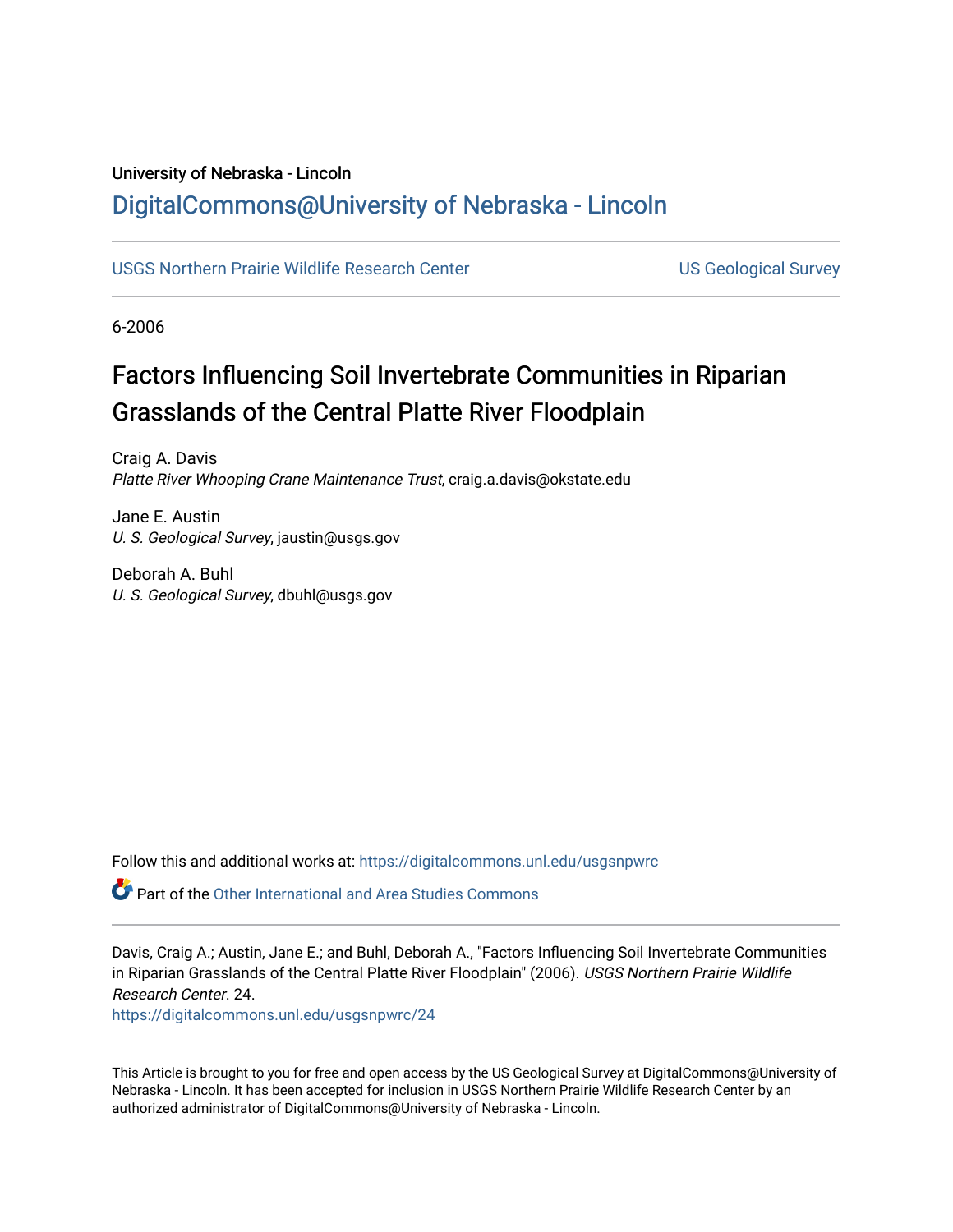### **FACTORS INFLUENCING SOIL INVERTEBRATE COMMUNITIES IN RIPARIAN GRASSLANDS OF THE CENTRAL PLATTE RIVER FLOODPLAIN**

Craig A. Davis,<sup>1,3</sup> Jane E. Austin,<sup>2</sup> and Deborah A. Buhl<sup>2</sup> 1 *Platte River Whooping Crane Maintenance Trust 6611 W. Whooping Crane Drive Wood River, Nebraska, USA 68883*

> 2 *U. S. Geological Survey Northern Prairie Wildlife Research Center 8711 37th Street SE Jamestown, North Dakota, USA 58401*

> > 3 *Present address: Department of Zoology 430 Life Science West Oklahoma State University Stillwater, Oklahoma, USA 74078 E-mail: craigda@okstate.edu*

*Abstract:* In the Platte River Valley of central Nebraska, USA, riparian grasslands (also known as wet meadows) have been severely impacted by a reduction in river flows, causing lower ground-water levels and altered seasonal hydroperiods. The potential impacts of these hydrologic changes, as well as the environmental factors that influence wet meadow soil invertebrate communities, are not well understood. An understanding of the ecological processes that influence these invertebrate communities is crucial for maintaining and restoring wet meadows along the Platte River. Our objectives were to describe the soil invertebrate community of wet meadows throughout the growing season and to examine the relative roles of abiotic factors in determining patterns in invertebrate community structure. We conducted the study in 12 wet meadows along the Platte River during 1999 and 2000. We identified 73 invertebrate taxa; 39 were considered soil inhabitants. Total biomass was primarily composed of earthworms, Scarabaeidae, Isopoda, and Elateridae, with earthworms and Scarabaeidae accounting for >82%. Differences in river flow and precipitation patterns influenced some soil invertebrates. Earthworms and Scarabaeidae declined dramatically from 1999 (wet year) to 2000 (dry year). The topographic gradient created by the ridge-swale complex affected several soil invertebrate taxa; Scarabaeidae, Diplopoda, and Lepidoptera biomasses were greatest on drier ridges, while Tipulidae and Isopoda biomasses were greatest in wetter sloughs. Responses of earthworm taxa to the topographic gradient were variable, but generally, greater biomasses occurred on ridges and mid-elevations. Water-table depth and soil moisture were the most important variables influencing wet meadow soil invertebrates. Because these communities are linked to the hydrologic processes of the Platte River, future alterations of wet meadow hydrology could shift the distribution patterns of many of these invertebrates and possibly eliminate more moisture-tolerant taxa. To maintain wet meadows and their biotic communities, flow management should focus on regaining as much as possible of the former hydrograph through properly timed flows that provide an adequate hydrologic regime for wet meadows. In addition, restoration of wet meadows will depend on restoring the natural topography of wet meadows.

*Key Words:* arthropod, riparian grassland, Nebraska, Platte River, soil invertebrate, wet meadow

#### INTRODUCTION

Soil invertebrates play an important role by affecting the structure and function of riparian grassland ecosystems. In particular, soil invertebrates link primary production to secondary consumers, play a critical role in nutrient cycling through facilitating decomposition of organic matter and decaying roots, improve soil fertility and structure, influence vegetation species composition, and alter primary production (Seastedt and Crossley 1984, Brown and Gange 1990, Edwards and Bohlen 1996, Lavelle and Spain 2001). It is imperative that ecologists and conservationists understand the impacts of anthropogenic and natural distur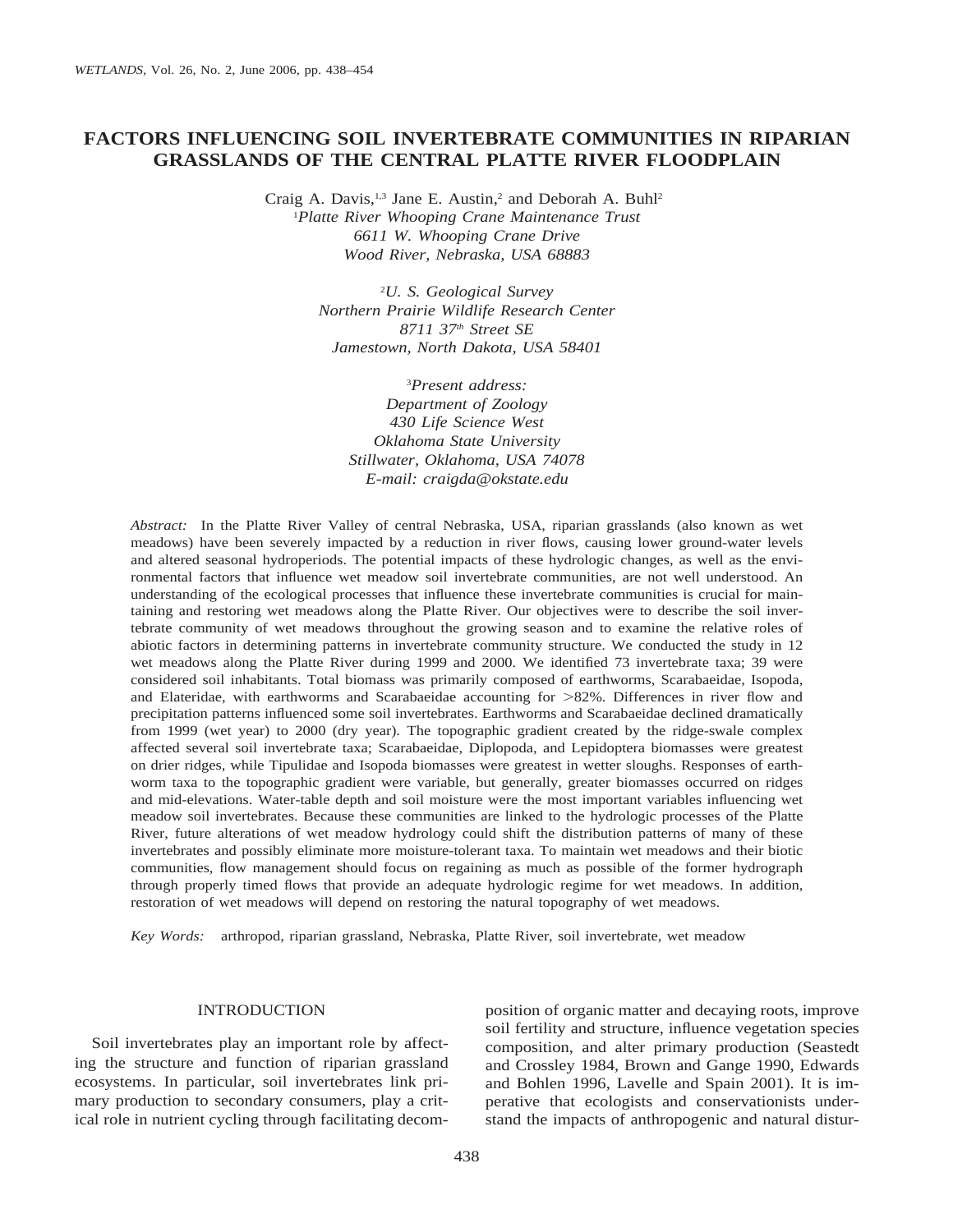bances on these communities. Disturbances can influence soil invertebrate communities through their effects on environmental factors such as soil moisture, organic matter, soil chemistry, vegetation composition, and root biomass (Blair et al. 2000). An understanding of how abiotic factors are influenced by disturbance and how these factors influence soil invertebrates will not only allow us to predict the potential impacts of future environmental changes on soil invertebrates (Blair et al. 2000), but will also allow us to evaluate the suitability of restored grasslands for soil invertebrate communities.

In the Platte River valley of central Nebraska, USA, anthropogenic disturbances have had a major impact on floodplain riparian grasslands, also referred to as wet meadows. These grasslands, which are hydrologically connected to river flows, are characterized by high water tables, poor drainage, nutrient-rich soils, and a variable topographic gradient that includes wetland swales and relatively dry ridge tops (Jelinski and Currier 1996). During the last 100–150 years, the Platte River has undergone dramatic morphologic and hydrologic changes (Williams 1978, Eschner et al. 1981, Johnson 1994, Currier 1997). The construction of large mainstem dams on the North Platte River and the development of surface waters and ground water for cropland irrigation and municipal and industrial uses have caused a decline of river flows. Since 1915, peak flows have decreased from an average of 550 m<sup>3</sup> sec<sup>-1</sup> to an average of 150 m<sup>3</sup> sec<sup>-1</sup>, and nearly 70% of the flow through central Nebraska has been lost to water development (Williams 1978, Eschner et al. 1981). These reduced flows have had a profound impact on wet meadows by lowering ground-water levels and altering seasonal hydroperiods (Hurr 1983, Currier and Ziewitz 1986, Wesche et al. 1994). Although the large-scale effects of these hydrologic changes are readily apparent along the Platte River (i.e., conversion of 75–80% of the wet meadow acreage for agricultural land [Sidle et al. 1989]), localized effects of these changes on the biological communities and ecological processes in wet meadows have not been well studied (Nagel and Harding 1987, Davis and Vohs 1993).

This ecosystem has been the focus of major conservation efforts because the Platte River is one of the most impacted ecosystems in North America and provides critical habitat for several endangered and threatened species (whooping crane [*Grus americana*, L.], least tern [*Sterna antillarum*, Lesson], and piping plover [*Charadrius melodus*, L.]), as well as numerous migratory birds. Colorado, Nebraska, and Wyoming and the federal government have developed a basinwide plan to manage Platte River flows (Cooperative Agreement 1997). One component of this plan targets wet meadows as critical habitats requiring conservation, management, and restoration. However, these efforts have largely been without the benefit of information about how biological communities are linked to the physical environment.

Our objectives were to describe the soil invertebrate community of wet meadows throughout the growing season and to examine the relative roles of abiotic factors (e.g., soil characteristics, water-table depth, litter biomass, and root biomass) in determining patterns in soil invertebrate community structure. This study has implications for restoration of riparian grasslands throughout the Great Plains and provides information about belowground communities, which is generally lacking.

#### METHODS

#### Study Area

We conducted the study in 12 wet meadows along a 130-km reach of the Platte River in central Nebraska, USA  $(40^{\circ}49^{\prime})$ N,  $98^{\circ}23^{\prime}$ W). Within this area, elevations range from 575 m asl to 635 m asl. Wet meadows along the Platte River are dissected by numerous sloughs fed by high ground-water levels and surface runoff from precipitation throughout the year. Sloughs are filled with water during late spring when river flows are highest, and sloughs are normally dry during summer when river flows are lowest. Land-management practices of wet meadows include cattle grazing, haying, and extended resting (4–8 years). Stocking rates of cattle were generally 0.3 animal-unit-months per hectare. Prescribed burns were periodically combined with each management practice. Because these management practices were rotationally applied to wet meadows every 3–4 years and the same management practice was not consistently applied each year, we chose to focus our study on the abiotic factors that influence soil invertebrate communities. We recognize that management practices can influence soil invertebrate communities, but this influence is usually directed through how these practices influence abiotic factors, which we measured.

Annual precipitation within the study area is about 63 cm, with most of the precipitation occurring during spring and summer (National Climatic Data Center 2000). Average daily temperatures during study months were  $9.7^{\circ}$ C (April), 16.8°C (May), 20.7°C (June),  $25.3^{\circ}$ C (July),  $24.1^{\circ}$ C (August) and  $18.4^{\circ}$ C (September) (National Climatic Data Center 2000).

Vegetation types in wet meadows follow a moisture gradient created by differences in elevation between wetter sloughs and drier ridges. In sloughs, the dominant plants are common spikerush (*Eleocharis palustris*, L.), Emory's sedge (*Carex emoryi*, Dewey),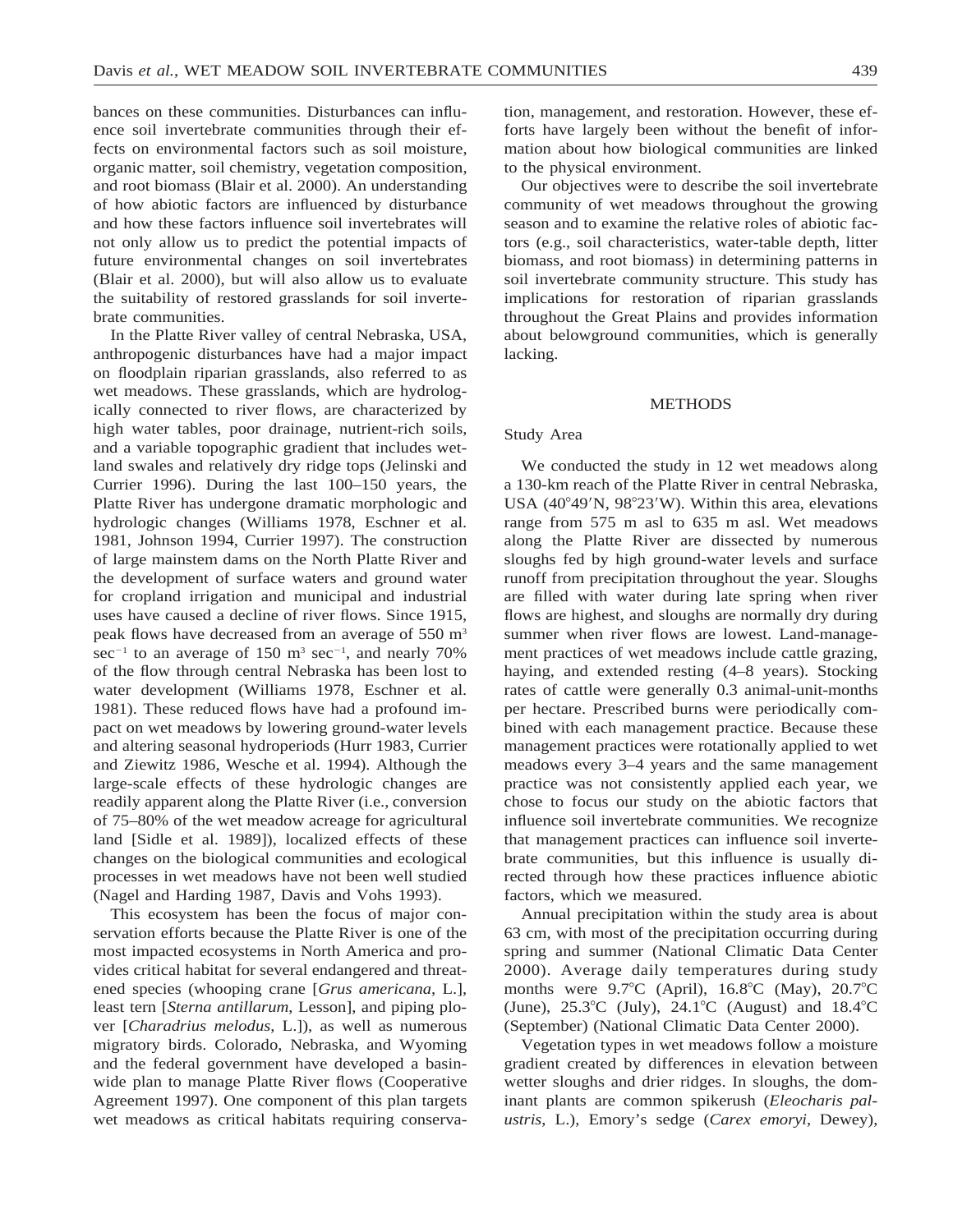woolly sedge (*C. pellita*, Muhl ex Willd.), white panicle aster (*Symphyotrichum lanceolatum*, Willd.), water knotweed (*Polygonum amphibium*, L.), rice cutgrass (*Leerzia oryzoides*, L.), lanceleaf frogfruit (*Phyla lanceolata*, Michx.), and foxtail barley (*Hordeum jubatum*, L.), whereas needleleaf sedge (*C. duriuscula*, C. A. Mey.), Cuman ragweed (*Ambrosia psilostachya*, L.), purple poppymallow (*Callirhoe involucrate*, Michx.), narrowleaf stoneseed (*Lithospermum incisum*, Lehm.), Kentucky bluegrass (*Poa pratensis*, L.), and Heller's rosette grass (*Dichanthelium oligosanthes*, J. A. Schultes) are the dominant plants on ridges (Henszey et al. 2004). In the transitional zone between sloughs and ridges, the dominant plants are big bluestem (*Andropogon gerardii*, Vitman), little bluestem (*Schizachyrium scoparium*, Michx.), Indiangrass (*Sorghastrum nutans*, L.), switchgrass (*Panicum virgatum*, L.), intermediate wheatgrass (*Thinopyrum intermedium*, Host), and white heath aster (*Symphyotrichum ericoides*, L.) (Henszey et al. 2004).

#### Soil Invertebrate Sampling

We selected an individual slough-ridge elevation profile within each wet meadow for soil invertebrate sampling. Our goal was to collect soil invertebrates from a gradient of moisture levels (i.e., high, moderate, and low moisture) and plant communities (i.e., dry ridge, mesic prairie, and sedge meadow [Henszey et al. 2004]) representative of wet meadows throughout the Platte River valley. We established three transects for soil invertebrate sampling at the highest, middle, and lowest elevations along each slough-ridge profile within each wet meadow. Each transect was generally 20–25 m long. Paired ground-water wells were established at the lowest and highest elevations of each slough-ridge profile to determine ground-water levels during the study.

We collected soil invertebrates from five sampling points spaced at 50-cm intervals along each transect during mid-late April (Period 1), early-mid June (Period 2), mid-late July (Period 3), and late August-early September (Period 4) in 1999 and 2000. At each sampling point, we visually estimated the percent cover of litter and measured litter depth to the nearest 0.5 cm. We clipped any standing vegetation and collected litter from within a  $25 \times 25$  cm quadrat centered on the sampling point. Any visible invertebrates from the litter were removed and preserved in 80% ethanol. Following litter removal, we collected a  $25 \times 25$  cm and 20-cm-deep soil block from the sampling point using a spade (Davis and Vohs 1993, Edwards and Bohlen 1996) and placed the soil block in a plastic bag for transportation to a field laboratory. At each sampling point, we measured subsurface (10-cm depth) and surface temperatures using a soil thermometer and soil moisture at a 6-cm depth using a ThetaProbe moisture meter (accuracy  $+ 2\%$  soil moisture; Delta-T Devices, Cambridge, England). Ground-water levels were also measured from each of the paired ground-water wells using a fiberglass tape equipped with an electronic sensor (Henszey 1991).

Each soil block was transported to the field laboratory, where it was broken apart and all visible invertebrates were collected. After the soil block was hand sorted, it was placed in a tub of water and stirred to suspension. The suspension was then poured through a 1.0-mm sieve, and invertebrates (i.e., macroarthropods and earthworms) retained on the sieve were removed. Earthworms were preserved following the method described by Fender (1985). All other invertebrates were preserved in 80% ethanol. During collection of invertebrates, we also removed roots by hand, which were later oven-dried at  $60^{\circ}$ C to constant mass to determine root biomass.

We collected a 10-cm-diameter and 20-cm-deep soil core adjacent to each sampling point during period 1 of each year to determine soil characteristics. These samples were sealed in a moisture-proof bag and frozen for later analysis at a commercial laboratory. Percent organic matter was determined by the Walkely-Black method, total nitrogen (N) by combustion analyzer, potassium (K) by ammonium acetate extractable method, phosphorus (P) by sodium bicarbonate method, pH by using a 1:1 soil water ratio, and particle size by hydrometer method (B. Olsen, Olsen's Agricultural Laboratory, Incorporated, McCook, NE, personal communication; Westerman 1990).

Invertebrate taxa were identified to the family level except for earthworms, which were identified to genus or species level (Fender 1985, Stehr 1987, 1991). All invertebrates were counted and oven-dried at  $60^{\circ}$ C for at least 24 h to a constant mass (0.001 g). Voucher specimens are stored at the Platte River Whooping Crane Maintenance Trust, Grand Island, NE.

#### Statistical Analyses

Data were collected during two years, four periods each year, at three elevations at each of 12 sites. Unless otherwise noted, analyses were conducted separately for each period; therefore, each site-elevationyear combination was used as an observation for each analysis. Hereafter, this combination is referred to as a ''location.''

We used doubly repeated-measures analysis of variance (ANOVA) models to assess the effects of year, period, and elevation (high, mid, and low) on abiotic factors, total invertebrate biomass, and biomass of the 12 most abundant taxa. We used SAS version 8.2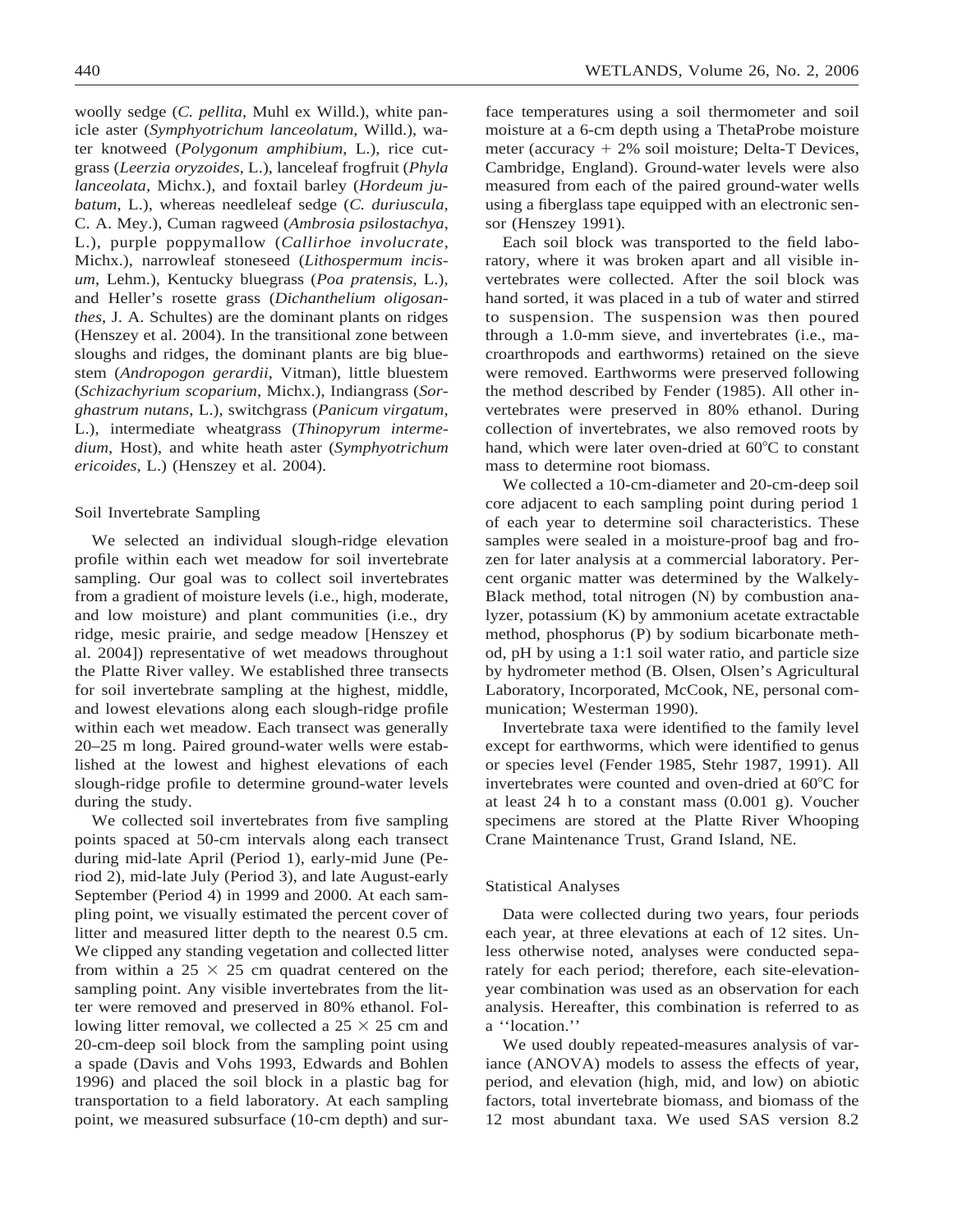(SAS Institute 1999) for ANOVA and descriptive statistics;  $\alpha$ -level was set at 0.05. Fisher's protected least significant differences were used to isolate differences in least-squares means (LSMEANS) following significant effects in ANOVAs (Milliken and Johnson 1992).

We used canonical correspondence analysis (CCA) to assess the relationship between invertebrate biomass and the measured abiotic factors (McCune and Grace 2002). All analyses were conducted using PC-ORD 4.26 (McCune and Mefford 1999). CCA is a direct gradient analysis that uses a combination of ordination and regression to define axes that are linear combinations of the abiotic factors that ''best'' explain the variation in the invertebrate data. Invertebrate biomass values were square-root transformed prior to analysis to reduce the influence of dominant taxa (ter Braak 1986). Rare taxa (i.e., taxa occurring in  $\leq 5\%$  of the locations) were deleted prior to analysis (McCune and Grace 2002). One location in period 3 had very high and questionable soil temperatures; therefore, analyses for period 3 were conducted without this location. We used a ln(y) transformation for N, K, P, organic matter, root mass, surface temperature, and subsurface temperature, and a  $ln(y+1)$  transformation for litter depth and litter mass because some litter depths were zero. We interpreted the first three axes of the CCA and computed the percent of variation in the biomass data that they explained. We used Monte Carlo tests, with 999 randomizations, to test the significance of the first axis. The significance of the second and third axes were not tested because a simple randomization test for axes 2 and 3 may bias the *p*-values (McCune and Grace 2002). Row and column scores were standardized in the analysis. We constructed ordination diagrams of the first three axes. Taxa linear combination scores for two axes were plotted against each other so that each taxon was a point on the plot. The abiotic factors were plotted as lines radiating out from the center of the ordination scores. The angle of the line shows the direction of maximum change of that abiotic factor across the diagram and the length of the line is proportional to the rate of change. Abiotic factors with longer lines are more strongly related to the pattern of community variation shown in the diagram (ter Braak 1987).

#### RESULTS

#### Abiotic Factors

River flow and precipitation patterns in central Nebraska were dramatically different between 1999 and 2000. In 1999, average monthly flows in the Platte River ranged from a low of 11.8 cm<sup>3</sup> s<sup>-1</sup> above the



Figure 1. A) Daily mean streamflow in the Platte River at Grand Island, Nebraska for April–September, 1999–2000 and 70-year mean (http://waterdata.usgs.gov/nwis; U.S. Geological Survey Station No. 06770500). Bars on the x-axis of A represent the four sampling periods of the study. B) Monthly precipitation at Grand Island, Nebraska for 1999 and 2000. C) Water-level pattern from a well located in a riparian grassland along the Platte River showing the range of water levels for a 6-year period prior to the study (1990– 1992, 1996–1998) and for two years during the study (1999 and 2000). The 6-year range of water levels excludes 10% of the highest and lowest mean-daily water levels for each month to show the ''typical'' range for 80% of the monthly water levels. Modified from Henszey et al. (2004) with permission.

long-term flows for April to a high of 100.6 cm<sup>3</sup> s<sup>-1</sup> above long-term flows for June (NWIS 2003). In contrast, flows in 2000 were much lower than 1999, with flows ranging from a low of 28.1  $m^3$  s<sup>-1</sup> below longterm flows for June to a high of 12.9  $m^3$  s<sup>-1</sup> above long-term flows for April (NWIS 2003). Daily river flows were similar between years during periods 1 and 3 of our study but were higher during periods 2 and 4 in 1999 (Figure 1). Annual precipitation during our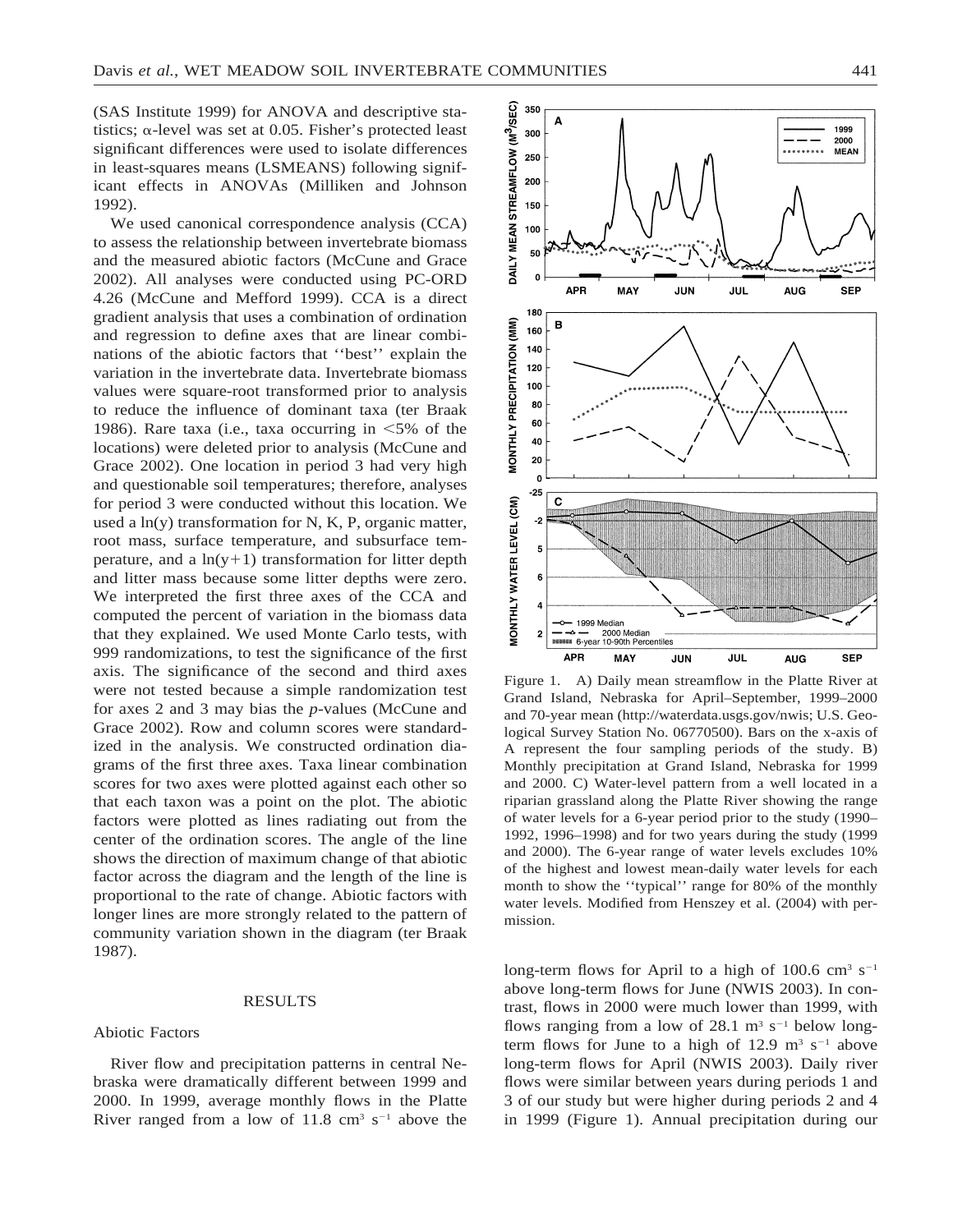|                                         |        | <b>LSMEANS</b>    |                   |      |                  |      |                  |
|-----------------------------------------|--------|-------------------|-------------------|------|------------------|------|------------------|
| Variable                                | High   | Mid               | Low               | SE   | $\boldsymbol{F}$ | df   | $\boldsymbol{P}$ |
| Differences among elevations            |        |                   |                   |      |                  |      |                  |
| Potassium (ppm)                         | 226a   | $193$ ab          | 150 <sub>b</sub>  | 20.0 | 3.61             | 2,22 | 0.044            |
| Nitrogen $(\%)$                         | 0.18a  | $0.27$ ab         | 0.35 h            | 0.04 | 7.40             | 2,22 | 0.044            |
| Organic matter $(\%)$                   | 3.40a  | 4.48 <sub>b</sub> | 5.33 c            | 0.38 | 12.65            | 2,22 | < 0.001          |
| Clay $(\%)$                             | 8.7 a  | 14.8 <sub>b</sub> | 17.6 <sub>b</sub> | 1.7  | 10.93            | 2,22 | < 0.001          |
| Sand $(\%)$                             | 68.3 a | 56.6 <sub>b</sub> | 56.2 <sub>b</sub> | 3.6  | 4.77             | 2,22 | 0.019            |
| Silt $(\%)$                             | 23.0a  | 28.5a             | 26.2a             | 2.3  | 1.72             | 2,22 | 0.202            |
| Interactions between elevation and year |        |                   |                   |      |                  |      |                  |
| Phosphorus (ppm)                        |        |                   |                   |      | 6.73             | 2,33 | 0.004            |
| 1999                                    | 6.80a  | 4.10 b            | 5.45 ab           | 0.75 |                  |      |                  |
| 2000                                    | 6.58a  | $7.90$ ab         | 8.82 b            | 0.75 |                  |      |                  |
| pH                                      |        |                   |                   |      | 5.91             | 2,33 | 0.006            |
| 1999                                    | 7.19a  | $7.52$ ab         | 7.64 <sub>b</sub> | 0.16 |                  |      |                  |
| 2000                                    | 7.25a  | 8.02 <sub>b</sub> | 7.47a             | 0.16 |                  |      |                  |

Table 1. Results of analysis of variance to examine effects of site elevation on soil characteristics of wet meadows along the Platte River in south-central Nebraska, 1999–2000. Values for each variable expressed as LSMEANS. Standard errors (SE) are equivalent for all LSMEANS for that variable. Means sharing the same letter, within row, are not significantly different at a significance level of 0.05.

study was 10.9 cm above normal in 1999 and 15.8 cm below normal in 2000. Monthly precipitation was above the normal range during April–June and August 1999 but below the normal range during those same periods in 2000 (Figure 1; National Climatic Data Center 2000). As a result of the wet and dry conditions in 1999 and 2000, respectively, ground-water levels in the wet meadows were also much higher in 1999 than 2000 (Figure 1).

Most soil characteristics were significantly affected by elevation ( $P \le 0.05$ ; Table 1). High elevations (ridges) had the highest levels of sand and K and the lowest levels of N, organic matter, and clay. Low elevations (sloughs) had the highest levels of N, organic matter, and clay and the lowest levels of sand; however, N, clay, and sand were not significantly different from mid-elevations. Silt did not differ among elevations in the wet meadows. For pH and P, there was a significant elevation and year interaction. In 1999, pH was significantly lower in high elevations than low elevations, but pH for mid-elevations did not differ significantly from either high or low elevations. In 2000, mid-elevations had a significantly higher pH than low and high elevations; pH for low and high elevations did not differ significantly from each other. In 1999, P in high elevations was greater than in midelevations, and P did not differ significantly between high and low elevations and low and mid-elevations. For 2000, P was greater in low elevations than high elevations but did not significantly differ between high and mid-elevations and low and mid-elevations.

Water-table depth was highly variable during the study, with values ranging from at or just above the surface to  $>2$  m below the surface (Table 2). Within periods, water-table depth was most variable during period 1 (coefficient of variation  $[CV] = 80\%$ ) and least variable during periods 3 and 4 ( $CV = 47-49\%$ ). Mean water-table depth decreased over the four periods, with the highest water-table depth (i.e., above or close to the surface) occurring during period 1 and lowest occurring during period 4. Soil moisture showed a similar trend, with the highest mean soil moisture occurring during period 1 (41%) and lowest occurring during period 4 (27%). Compared to watertable depth, soil moisture levels were less variable within each period (CV range  $= 35-49\%$ ). Surface and subsurface soil temperatures and root mass also reflected seasonal changes. The lowest temperatures occurred in period 1 and highest temperatures occurred in period 3, while root mass was greatest in period 1 and lowest in period 4. Litter cover, depth, and mass were fairly consistent among periods (Table 2).

#### Soil Invertebrate Community

We identified 48 and 50 invertebrate taxa in 1999 and 2000, respectively, with 25 taxa occurring in both years. Of the 73 total taxa found in this study, 39 are considered soil inhabitants (i.e., primarily soil inhabitants during their larval and/or adult life stage). Total invertebrate biomass was primarily composed of six taxa: two earthworms (*Aporrectodea trapezoides* [Duges] and *Diplocardia* spp.), Isopoda, Scarabaeidae, and Elateridae (94.5%), with earthworms and Scarabaeidae accounting for 82.5% of the total biomass (Table 3). We found elevation by period ( $F_{6,66} = 5.26, P < 0.001$ )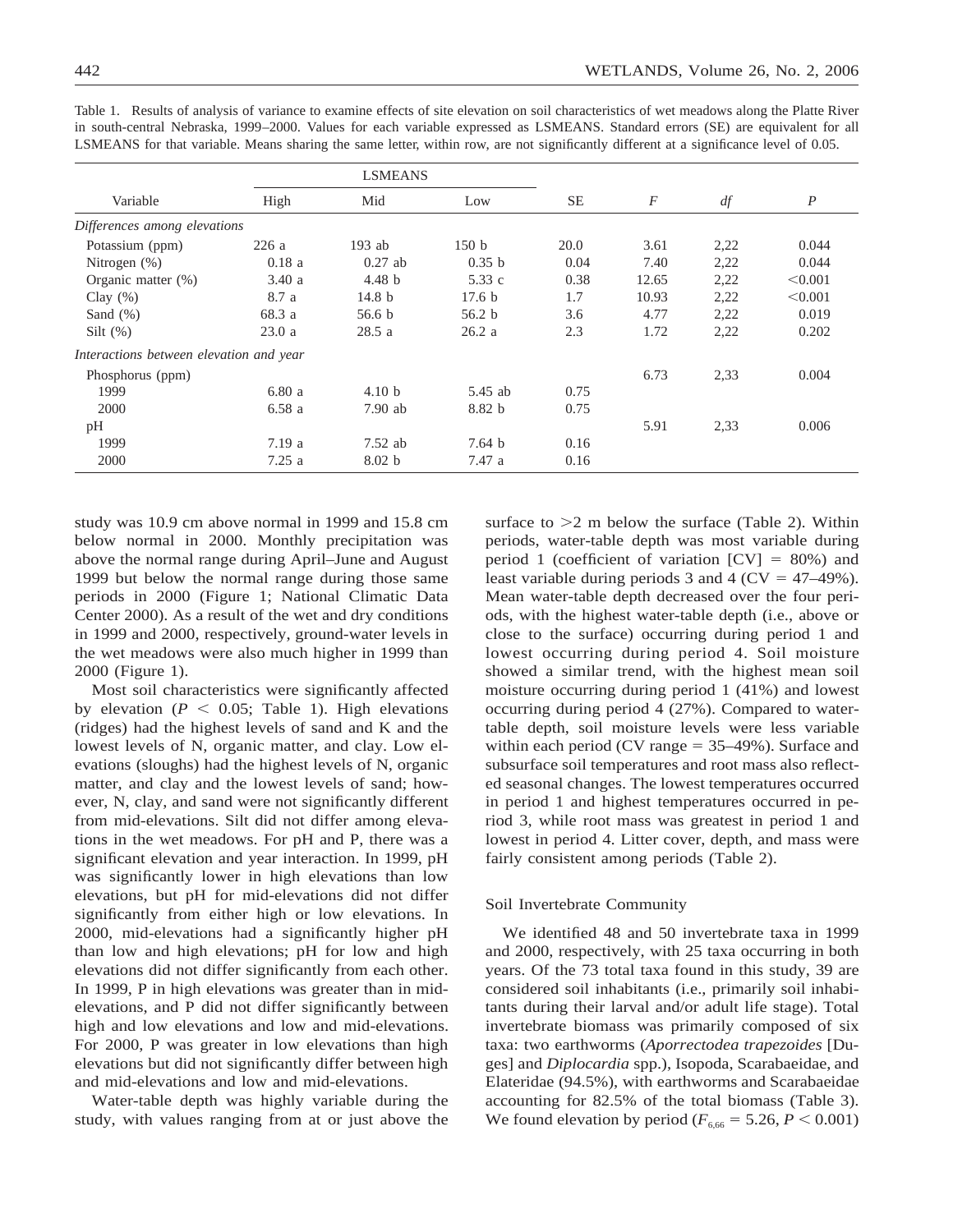| 」<br>:                         | $\sim$                                                |                       |
|--------------------------------|-------------------------------------------------------|-----------------------|
|                                |                                                       |                       |
|                                |                                                       |                       |
|                                |                                                       |                       |
|                                |                                                       |                       |
|                                |                                                       |                       |
|                                |                                                       |                       |
|                                | こうせい こうこ<br>.<br>ביניים                               |                       |
| t<br>;                         |                                                       |                       |
|                                | 1e                                                    |                       |
|                                |                                                       |                       |
|                                | $39 - 200$                                            |                       |
| <b>1 south-central Nehrask</b> |                                                       |                       |
|                                | of 1°<br>Č                                            |                       |
|                                |                                                       |                       |
|                                |                                                       |                       |
| e Platte Kiver ii              | o mid Contambar                                       |                       |
|                                |                                                       |                       |
|                                |                                                       |                       |
|                                |                                                       |                       |
|                                | $\lfloor 3 \rfloor$ , and early-to                    |                       |
| ļ                              |                                                       |                       |
|                                |                                                       |                       |
| $\sim$                         |                                                       |                       |
| í                              |                                                       |                       |
|                                |                                                       |                       |
|                                |                                                       |                       |
|                                |                                                       |                       |
| of abiotic factors from 7.     |                                                       |                       |
|                                | 1, early-to-mid-June [Period 2], mid-to-late July [P] | יומרחות ה             |
|                                |                                                       |                       |
| $\frac{1}{2}$<br>ble 2.        |                                                       | J<br>J<br>J<br>J<br>J |
|                                |                                                       |                       |

|               | Period 3 due to apparent errors. | Table 2. Summary of abiotic factors from 72 locations in<br>1], early-to-mid-June [Period 2], mid-to-late July [Period |           |                                                                                                                |                                | 12 wet meadows along the Platte River in south-central Nebraska during four sampling periods (mid-to-late April [Period<br>3], and early-to-mid-September [Period 4]) of 1999–2000. One location was dropped from temperature cal                                                                             |                                                                                                      |                        |            |
|---------------|----------------------------------|------------------------------------------------------------------------------------------------------------------------|-----------|----------------------------------------------------------------------------------------------------------------|--------------------------------|---------------------------------------------------------------------------------------------------------------------------------------------------------------------------------------------------------------------------------------------------------------------------------------------------------------|------------------------------------------------------------------------------------------------------|------------------------|------------|
|               |                                  |                                                                                                                        | Litter    | Litter                                                                                                         | Litter                         | Root                                                                                                                                                                                                                                                                                                          | Soil                                                                                                 | Subsurface             | Surface    |
|               |                                  | Water-table                                                                                                            |           |                                                                                                                | mass                           | mass                                                                                                                                                                                                                                                                                                          | moisture                                                                                             | emperature             | emperature |
| Period        | Statistic                        | depth (cm)                                                                                                             | cover (0) | $\frac{\text{depth}}{\text{cm}}$                                                                               | $\textcircled{\scriptsize{g}}$ | $\textcircled{\scriptsize{g}}$                                                                                                                                                                                                                                                                                | $(\%)$                                                                                               | $\widehat{\mathbb{C}}$ | ପ୍ର        |
|               | Mean                             |                                                                                                                        |           |                                                                                                                |                                |                                                                                                                                                                                                                                                                                                               | 11018 5105651065110165101651101851101851101851101851101851101851101851101851101851101851101851101851 |                        |            |
|               |                                  | $-63.7$<br>50.6                                                                                                        |           |                                                                                                                |                                |                                                                                                                                                                                                                                                                                                               |                                                                                                      |                        |            |
|               |                                  |                                                                                                                        |           |                                                                                                                |                                |                                                                                                                                                                                                                                                                                                               |                                                                                                      |                        |            |
|               |                                  |                                                                                                                        |           |                                                                                                                |                                |                                                                                                                                                                                                                                                                                                               |                                                                                                      |                        |            |
|               |                                  |                                                                                                                        |           |                                                                                                                |                                |                                                                                                                                                                                                                                                                                                               |                                                                                                      |                        |            |
| $\mathcal{L}$ |                                  |                                                                                                                        |           |                                                                                                                |                                |                                                                                                                                                                                                                                                                                                               |                                                                                                      |                        |            |
|               |                                  |                                                                                                                        |           |                                                                                                                |                                |                                                                                                                                                                                                                                                                                                               |                                                                                                      |                        |            |
|               |                                  |                                                                                                                        |           |                                                                                                                |                                |                                                                                                                                                                                                                                                                                                               |                                                                                                      |                        |            |
|               |                                  |                                                                                                                        |           |                                                                                                                |                                |                                                                                                                                                                                                                                                                                                               |                                                                                                      |                        |            |
|               |                                  |                                                                                                                        |           |                                                                                                                |                                |                                                                                                                                                                                                                                                                                                               |                                                                                                      |                        |            |
| 3             |                                  |                                                                                                                        |           | 85000 1 1 2000 1 1 1 2000 1 1 2000 1 2000 1 2000 1 2000 1 2000 1 2000 1 2000 1 2000 1 2000 1 2000 1 2000 1 200 |                                | $\begin{array}{l} 126.7 \\ 91.0 \\ 91.0 \\ 91.0 \\ 91.0 \\ 91.0 \\ 91.0 \\ 91.0 \\ 91.0 \\ 91.0 \\ 91.0 \\ 91.0 \\ 91.0 \\ 91.0 \\ 91.0 \\ 91.0 \\ 91.0 \\ 91.0 \\ 91.0 \\ 91.0 \\ 91.0 \\ 91.0 \\ 91.0 \\ 91.0 \\ 91.0 \\ 91.0 \\ 91.0 \\ 91.0 \\ 91.0 \\ 91.0 \\ 91.0 \\ 91.0 \\ 91.0 \\ 91.0 \\ 91.0 \\ 9$ |                                                                                                      |                        |            |
|               |                                  |                                                                                                                        |           |                                                                                                                |                                |                                                                                                                                                                                                                                                                                                               |                                                                                                      |                        |            |
|               |                                  |                                                                                                                        |           |                                                                                                                |                                |                                                                                                                                                                                                                                                                                                               |                                                                                                      |                        |            |
|               |                                  |                                                                                                                        |           |                                                                                                                |                                |                                                                                                                                                                                                                                                                                                               |                                                                                                      |                        |            |
|               |                                  |                                                                                                                        |           |                                                                                                                |                                |                                                                                                                                                                                                                                                                                                               |                                                                                                      |                        |            |
| 4             |                                  |                                                                                                                        |           |                                                                                                                |                                |                                                                                                                                                                                                                                                                                                               |                                                                                                      |                        |            |
|               |                                  |                                                                                                                        |           |                                                                                                                |                                |                                                                                                                                                                                                                                                                                                               |                                                                                                      |                        |            |
|               |                                  |                                                                                                                        |           |                                                                                                                |                                |                                                                                                                                                                                                                                                                                                               |                                                                                                      |                        |            |
|               |                                  |                                                                                                                        |           |                                                                                                                |                                |                                                                                                                                                                                                                                                                                                               |                                                                                                      |                        |            |
|               | Max                              | $-225.8$<br>$-25.3$                                                                                                    |           |                                                                                                                |                                |                                                                                                                                                                                                                                                                                                               |                                                                                                      |                        |            |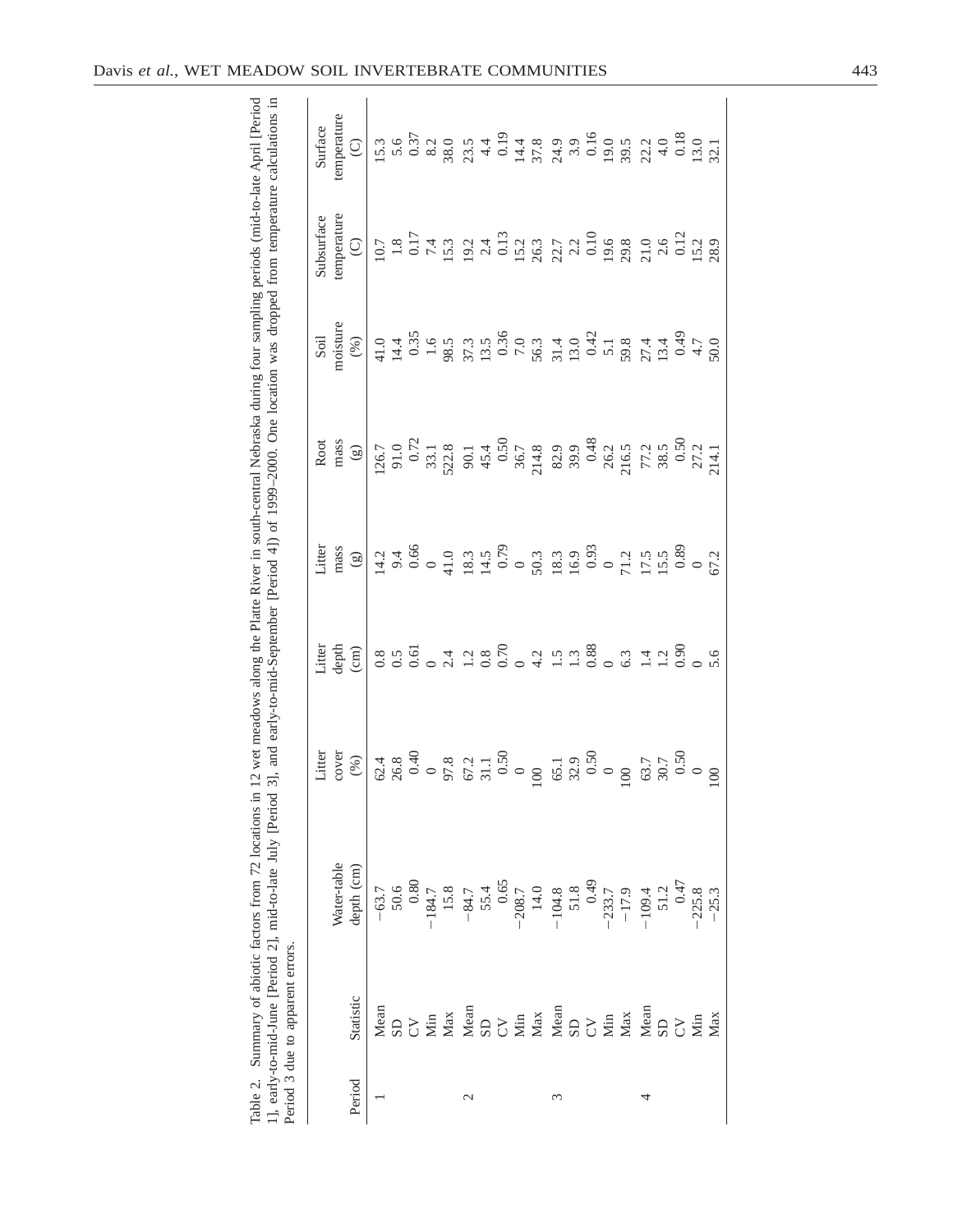Table 3. Total invertebrate biomass and biomass for the most abundant taxa g m<sup>-2</sup> collected from soil blocks at 72 locations in 12 wet meadows along the Platte River in south-central Nebraska during four sampling periods (mid-to-late April, early-to-mid-June, mid-to-late July, and early-to-mid-September), 1999–2000. Values expressed as LSMEANS. Standard errors (SE) are equivalent for all LSMEANS for that variable.

| Taxa                     | 1999<br><b>LSMEAN</b> | 2000<br><b>LSMEAN</b> | <b>SE</b> |
|--------------------------|-----------------------|-----------------------|-----------|
| Aporrectodea trapezoides | 10.864                | 5.776                 | 2.237     |
| Scarabeidae              | 3.610                 | 2.334                 | 0.390     |
| Diplocardia spp.         | 1.565                 | 0.314                 | 0.194     |
| Isopoda                  | 0.444                 | 1.334                 | 0.234     |
| Elateridae               | 0.323                 | 0.282                 | 0.063     |
| Tipulidae                | 0.214                 | 0.104                 | 0.075     |
| Carabidae                | 0.154                 | 0.126                 | 0.045     |
| Lepidoptera              | 0.136                 | 0.157                 | 0.046     |
| Diplopoda                | 0.122                 | 0.138                 | 0.042     |
| Formididae               | 0.083                 | 0.104                 | 0.032     |
| Curculionidae            | 0.036                 | 0.108                 | 0.058     |
| Lampyridae               | 0.018                 | 0.051                 | 0.012     |
| Staphylinidae            | 0.024                 | 0.017                 | 0.009     |
| Araneida                 | 0.018                 | 0.009                 | 0.006     |
| Stratiomyidae            | 0.015                 | 0.016                 | 0.009     |
| Planorbidae              | 0.010                 | $\Omega$              | 0.007     |
| Meloidae                 | 0.010                 | 0.003                 | 0.005     |
| Tabanidae                | 0.009                 | 0.010                 | 0.005     |
| Acarina                  | 0.003                 | 0.001                 | 0.001     |
| Phalangida               | 0.002                 | 0.004                 | 0.003     |
| Hydrophilidae            | 0.001                 | 0.001                 | 0.001     |
| Total invertebrate       | 17.917                | 11.406                | 2.565     |

and elevation by year ( $F_{2,22} = 3.43$ ,  $P = 0.05$ ) interactions for total invertebrate biomass. During period 1, total invertebrate biomass was greatest for high elevations (LSMEANS = 33.93 g m<sup>-2</sup>, SE = 3.48) (*P*  $< 0.022$ ) and did not differ significantly between mid-(LSMEANS =  $25.20 \text{ g m}^{-2}$ , SE = 3.48) and low elevations (LSMEANS =  $18.13 \text{ g m}^{-2}$ , SE = 3.48) (*P*  $= 0.061$ ). Total invertebrate biomass within the other periods did not differ significantly among elevations  $(P > 0.091)$ .

We examined *A. trapezoides* biomass for effects of elevation within each year and period because we found interactions between period and year, elevation and year, and elevation and period ( $F > 2.71$ ,  $P <$ 0.035). In 1999, *A. trapezoides* biomass differed among elevations during periods 1 and 2. In period 1, *A. trapezoides* biomass was greater in high (LSMEANS = 29.49 g m<sup>-2</sup>, SE = 3.87) and mid- $(LSMEANS = 24.48 g m<sup>-2</sup>, SE = 3.87)$  elevations than in low elevations (LSMEANS =  $14.43 \text{ g m}^{-2}$ , SE 3.87) ( $P < 0.013$ ). In period 2, A. *trapezoides* biomass was highest in mid-elevations (20.19 g m<sup>-2</sup>, SE = 3.87) and lowest in high (11.79 g m<sup>-2</sup>, SE = 3.87) and

low (10.13 g m<sup>-2</sup>, SE = 3.97) elevations ( $P < 0.037$ ). In 2000, *A. trapezoides* biomass did not differ significantly among elevations during each period (*P* . 0.075).

*Diplocardia* spp. biomass differed between years  $(F_{1,11} = 25.39, P < 0.001)$ , but we also found an interaction between elevation and period ( $F_{6,66}$  = 3.18,  $P = 0.009$ ). *Diplocardia* spp. biomass was greater in 1999 (LSMEANS =  $1.57 \text{ g m}^{-2}$ , SE = 0.19) than 2000  $(LSMEANS = 0.31 g m<sup>-2</sup>, SE = 0.19)$ . In period 1, *Diplocardia* spp. biomass was greater in high (LSMEANS = 2.44 g m<sup>-2</sup>, SE = 0.36) and mid-(LSMEANS = 2.53 g m<sup>-2</sup>, SE = 0.36) elevations than low elevations (LSMEANS =  $0.38$  g m<sup>-2</sup>, SE =  $0.36$ )  $(P \leq 0.001)$ . *Diplocardia* spp. biomass was greater in high elevations (LSMEANS =  $1.50 \text{ g m}^{-2}$ , SE = 0.36) than low elevations (LSMEANS =  $0.13$  g m<sup>-2</sup>, SE = 0.36) ( $P = 0.007$ ) during period 2 but did not significantly differ between high and mid-elevations (LSMEANS =  $1.00 \text{ g m}^{-2}$ , SE = 0.36) and mid- and low elevations ( $P > 0.08$ ). *Diplocardia* spp. biomass did not differ significantly among elevations for periods 3 and 4 ( $P \ge 0.215$ ).

Scarabaeidae biomass was greater in 1999  $(LSMEANS = 3.61 g m<sup>-2</sup>, SE = 0.39)$  than in 2000  $(LSMEANS = 2.33 g m<sup>-2</sup>, SE = 0.39)$  ( $F<sub>1,11</sub> = 7.63$ ,  $P = 0.018$ ). Scarabaeidae biomass also differed among elevations ( $F_{3,33} = 5.97$ ,  $P = 0.008$ ); Scarabaeidae biomass was greater in high elevations  $(LSMEANS =$  $4.22 \text{ g m}^{-2}$ ,  $SE = 0.53$ ) than mid- (LSMEANS = 3.04  $g$  m<sup>-2</sup>, SE = 0.53) and low elevations (LSMEANS = 3.04, g m<sup>-2</sup>, SE = 0.53) ( $P \le 0.005$ ).

Isopoda biomass was greater in 2000 (1.33 g m<sup>-2</sup>,  $SE = 0.23$ ) than 1999 (0.44 g m<sup>-2</sup>,  $SE = 0.23$ ) ( $F_{1,11}$  $= 10.78$ ,  $P = 0.007$ ) and was influenced by elevation  $(F_{2,22} = 3.79, P = 0.038)$ . Isopoda biomass was greater in low elevations (LSMEANS =  $1.32 \text{ g m}^{-2}$ , SE = 0.28) than high elevations (LSMEANS =  $0.35$  g m<sup>-2</sup>,  $SE = 0.28$ ) ( $P = 0.013$ ), but their biomass for low and high elevations was not significantly different from mid-elevations (LSMEANS =  $0.99$  g m<sup>-2</sup>, SE = 0.28)  $(P > 0.09)$ . Diplopoda and Lepidoptera biomass were influenced by elevation (Diplopoda:  $F_{2,22} = 5.64$ ,  $P = 0.01$ ; Lepidoptera:  $F_{2,22} = 3.61$ ,  $P = 0.044$ ). Diplopoda biomass was significantly greater in high (LSMEANS =  $0.20 \text{ g m}^{-2}$ , SE = 0.04) and mid-(LSMEANS =  $0.15$  g m<sup>-2</sup>, SE = 0.04) elevations than in low elevations (LSMEANS =  $0.03$  g m<sup>-2</sup>, SE = 0.04) ( $P \le 0.031$ ). Lepidoptera biomass was significantly greater in high elevations (LSMEANS  $= 0.22$ )  $g$  m<sup>-2</sup>, SE = 0.05) than low elevations (LSMEANS =  $0.04$  g m<sup>-2</sup>, SE = 0.05) ( $P = 0.016$ ) and did not significantly differ between high and mid-elevations (LSMEANS =  $0.17 \text{ g m}^{-2}$ , SE = 0.05) and low and mid-elevations ( $P > 0.07$ ). We found an interaction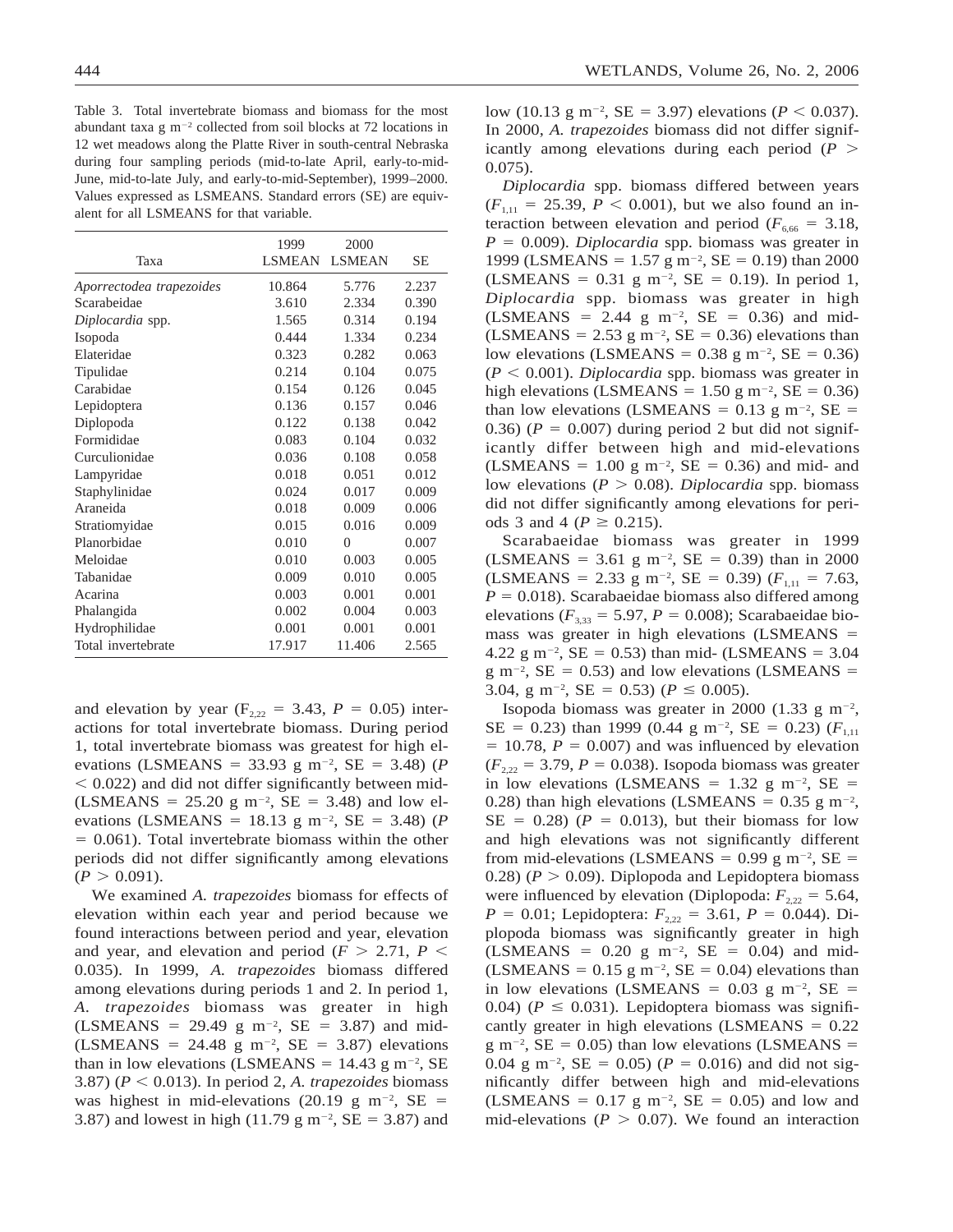between elevation and period for Tipulidae biomass  $(F_{6,66} = 2.99, P = 0.012)$ . During periods 2 and 3, Tipulidae biomass was greater in low elevations (period 2: LSMEANS =  $0.73$  g m<sup>-2</sup>, SE = 0.14; period 3: LSMEANS =  $0.72$  g m<sup>-2</sup>, SE = 0.13) than in midand high elevations (LSMEANS  $\leq$  0.01 g m<sup>-2</sup>, SE = 0.13) ( $P = 0.0003$ ). During periods 1 and 4, Tipulidae biomass did not differ significantly among elevations  $(P > 0.141)$ .

Relationship of Soil Invertebrate Community to Abiotic Factors

*Period 1.* We included 18 invertebrate taxa (i.e., only those that occurred in  $\geq 5\%$  of the locations) from 72 locations in the CCA. The sum of the 3 eigenvalues was 0.253, and total variance was 1.518. The first and second CCA axes of the ordination explained 10.7% and 3.1% of variation, respectively. Results of the Monte-Carlo test showed that the first CCA axis explained more variation in invertebrate biomass than expected by chance  $(P = 0.001)$ . The species-environment correlation coefficients for the first and second CCA axes were 0.810 and 0.532, respectively, suggesting a strong relation between invertebrate taxa and abiotic factors for the first CCA axis. Of the 15 abiotic factors, soil moisture, water-table depth, pH, and clay had the highest correlation coefficients (all positive) with the first CCA axis (Table 4). P and subsurface temperature were most strongly correlated with the second CCA axis, with P negatively correlated and subsurface temperature positively correlated with the axis.

The first CCA axis seems to represent a soil wetness and alkalinity gradient that is associated with elevation. Taxa highly associated with the wetter, alkaline soils (i.e., high positive scores along the first CCA axis) were Tipulidae, Staphylinidae, Tabanidae, Acarina, and Isopoda, whereas taxa highly associated with drier, less alkaline soils (i.e., high negative scores along the first CCA axis) were Curculionidae, Scarabaeidae, and Diplopoda (Figure 2). The second CCA axis appears to represent an elevation gradient of increasing subsurface temperatures and decreasing P levels. Taxa associated with the warmer conditions were Carabidae, Acarina, and Meloidae, whereas taxa associated with the cooler conditions were Tipulidae and Tabanidae (Figure 2). Taxa intermediate in their relationship to the first and second axes were *A. trapezoides*, *Diplocardia* spp., Lepidoptera, and Lampyridae.

*Period 2.* We included 15 invertebrate taxa from 70 locations in the CCA. The sum of the 3 eigenvalues was 0.310, and total variance was 1.499. The first two CCA axes of the ordination accounted for 16.3% of

| Table 4. Intraset correlation coefficients (standardized) between abiotic factors and the canonical correspondence analysis axes for soil invertebrate taxa from 72 locations of 12<br>wet meadows along the Platte River in south-central Nebr<br>and early-to-mid-September [Period 4]) of 1999-2000. |          |          |                                                                                                                |                                                                                            |                                                      |                                                                                                                                                                                                                                                                                                     |                                                                                                                                                                                                                                                                                                                                    |                                                                                                         | aska during four sampling periods (mid-to-late April [Period 1], early-to-mid-June [Period 2], mid-to-late July [Period 3],                                                                    |                                                                                                                                                                            |          |                                                                                                                                                                                                                                                                                                                                   |
|---------------------------------------------------------------------------------------------------------------------------------------------------------------------------------------------------------------------------------------------------------------------------------------------------------|----------|----------|----------------------------------------------------------------------------------------------------------------|--------------------------------------------------------------------------------------------|------------------------------------------------------|-----------------------------------------------------------------------------------------------------------------------------------------------------------------------------------------------------------------------------------------------------------------------------------------------------|------------------------------------------------------------------------------------------------------------------------------------------------------------------------------------------------------------------------------------------------------------------------------------------------------------------------------------|---------------------------------------------------------------------------------------------------------|------------------------------------------------------------------------------------------------------------------------------------------------------------------------------------------------|----------------------------------------------------------------------------------------------------------------------------------------------------------------------------|----------|-----------------------------------------------------------------------------------------------------------------------------------------------------------------------------------------------------------------------------------------------------------------------------------------------------------------------------------|
|                                                                                                                                                                                                                                                                                                         |          | Period   |                                                                                                                |                                                                                            | Period 3                                             |                                                                                                                                                                                                                                                                                                     |                                                                                                                                                                                                                                                                                                                                    | Period 3                                                                                                |                                                                                                                                                                                                |                                                                                                                                                                            | Period 4 |                                                                                                                                                                                                                                                                                                                                   |
| Variable                                                                                                                                                                                                                                                                                                | Axis     | Axis $2$ | Axis 3                                                                                                         | Axis                                                                                       | Axis 2                                               | Axis 3                                                                                                                                                                                                                                                                                              | Axis                                                                                                                                                                                                                                                                                                                               | Axis 2                                                                                                  | Axis                                                                                                                                                                                           | Axis                                                                                                                                                                       | Axis 2   | Axis 3                                                                                                                                                                                                                                                                                                                            |
| Water table                                                                                                                                                                                                                                                                                             | 0.594    | $-0.266$ | 0.362                                                                                                          |                                                                                            |                                                      |                                                                                                                                                                                                                                                                                                     | 0.283                                                                                                                                                                                                                                                                                                                              | $-0.418$                                                                                                | 0.462                                                                                                                                                                                          |                                                                                                                                                                            | $-0.591$ |                                                                                                                                                                                                                                                                                                                                   |
| itter cover                                                                                                                                                                                                                                                                                             | 0.290    | 0.180    |                                                                                                                |                                                                                            |                                                      |                                                                                                                                                                                                                                                                                                     |                                                                                                                                                                                                                                                                                                                                    |                                                                                                         |                                                                                                                                                                                                |                                                                                                                                                                            |          |                                                                                                                                                                                                                                                                                                                                   |
| itter depth                                                                                                                                                                                                                                                                                             | 0.112    | 0.049    | $\begin{array}{r} -0.230 \\ -0.443 \\ -0.152 \\ -0.1418 \\ -0.374 \\ -0.374 \\ -0.31 \\ -0.421 \\ \end{array}$ | $967172876873288444$<br>$-10012876873284444$<br>$-1001287693284444$<br>$-1001287693284444$ | 0.640<br>0.211<br>0.0.88<br>0.0.33<br>0.338          | $\begin{array}{l} 175 \\ 0.011 \\ 0.001 \\ 0.000 \\ 0.000 \\ 0.000 \\ 0.000 \\ 0.000 \\ 0.000 \\ 0.000 \\ 0.000 \\ 0.000 \\ 0.000 \\ 0.000 \\ 0.000 \\ 0.000 \\ 0.000 \\ 0.000 \\ 0.000 \\ 0.000 \\ 0.000 \\ 0.000 \\ 0.000 \\ 0.000 \\ 0.000 \\ 0.000 \\ 0.000 \\ 0.000 \\ 0.000 \\ 0.000 \\ 0.00$ | $\begin{array}{r} -0.184 \\ -0.459 \\ -0.380 \\ -0.349 \\ -0.549 \\ -0.549 \\ -0.549 \\ -0.549 \\ -0.549 \\ -0.549 \\ -0.549 \\ -0.549 \\ -0.549 \\ -0.549 \\ -0.549 \\ -0.549 \\ -0.549 \\ -0.549 \\ -0.549 \\ -0.549 \\ -0.549 \\ -0.549 \\ -0.549 \\ -0.549 \\ -0.549 \\ -0.549 \\ -0.549 \\ -0.549 \\ -0.549 \\ -0.549 \\ -0.$ | $\begin{array}{r} 0.326 \\ 0.395 \\ 0.232 \\ 0.274 \\ -0.274 \\ -0.385 \\ -0.431 \\ -0.032 \end{array}$ | $\begin{array}{r} -0.605 \\ -0.437 \\ -0.460 \\ -0.061 \\ -0.101 \\ -0.105 \\ -0.248 \\ -0.057 \\ -0.038 \\ -0.024 \\ -0.032 \\ -0.024 \\ -0.024 \\ -0.027 \\ -0.024 \\ -0.027 \\ \end{array}$ | $\begin{array}{c} 1291 \\ 0.104 \\ 0.104 \\ 0.21 \\ 0.31 \\ 0.33 \\ 0.34 \\ 0.33 \\ 0.33 \\ 0.33 \\ 0.33 \\ 0.33 \\ 0.33 \\ 0.33 \\ 0.30 \\ 0.161 \\ 0.161 \\ \end{array}$ |          | $\begin{array}{r} 77 \\ -0.174 \\ -0.443 \\ -0.443 \\ -0.213 \\ -0.213 \\ -0.213 \\ -0.213 \\ -0.213 \\ -0.213 \\ -0.213 \\ -0.213 \\ -0.213 \\ -0.213 \\ -0.213 \\ -0.213 \\ -0.213 \\ -0.213 \\ -0.213 \\ -0.213 \\ -0.213 \\ -0.213 \\ -0.213 \\ -0.213 \\ -0.213 \\ -0.213 \\ -0.213 \\ -0.213 \\ -0.213 \\ -0.213 \\ -0.213$ |
| itter mass.                                                                                                                                                                                                                                                                                             | 0.434    | 0.110    |                                                                                                                |                                                                                            |                                                      |                                                                                                                                                                                                                                                                                                     |                                                                                                                                                                                                                                                                                                                                    |                                                                                                         |                                                                                                                                                                                                |                                                                                                                                                                            |          |                                                                                                                                                                                                                                                                                                                                   |
| Potassium                                                                                                                                                                                                                                                                                               | $-0.020$ | 0.077    |                                                                                                                |                                                                                            |                                                      |                                                                                                                                                                                                                                                                                                     |                                                                                                                                                                                                                                                                                                                                    |                                                                                                         |                                                                                                                                                                                                |                                                                                                                                                                            |          |                                                                                                                                                                                                                                                                                                                                   |
| Nitrogen                                                                                                                                                                                                                                                                                                | 0.315    | $-0.295$ |                                                                                                                |                                                                                            |                                                      |                                                                                                                                                                                                                                                                                                     |                                                                                                                                                                                                                                                                                                                                    |                                                                                                         |                                                                                                                                                                                                |                                                                                                                                                                            |          |                                                                                                                                                                                                                                                                                                                                   |
| Irganic matter                                                                                                                                                                                                                                                                                          | 0.318    | $-0.124$ |                                                                                                                |                                                                                            |                                                      |                                                                                                                                                                                                                                                                                                     |                                                                                                                                                                                                                                                                                                                                    |                                                                                                         |                                                                                                                                                                                                |                                                                                                                                                                            |          |                                                                                                                                                                                                                                                                                                                                   |
| hosphorus                                                                                                                                                                                                                                                                                               | 0.265    | $-0.408$ | $-0.022$                                                                                                       |                                                                                            |                                                      |                                                                                                                                                                                                                                                                                                     |                                                                                                                                                                                                                                                                                                                                    |                                                                                                         |                                                                                                                                                                                                |                                                                                                                                                                            |          |                                                                                                                                                                                                                                                                                                                                   |
| H                                                                                                                                                                                                                                                                                                       | 0.555    | 0.237    | $-0.252$                                                                                                       |                                                                                            |                                                      |                                                                                                                                                                                                                                                                                                     |                                                                                                                                                                                                                                                                                                                                    |                                                                                                         |                                                                                                                                                                                                |                                                                                                                                                                            |          |                                                                                                                                                                                                                                                                                                                                   |
| Root mass                                                                                                                                                                                                                                                                                               | 0.062    | $-0.057$ | 0.083                                                                                                          |                                                                                            | $-0.130$<br>$0.070$<br>$0.245$<br>$0.243$<br>$0.313$ |                                                                                                                                                                                                                                                                                                     |                                                                                                                                                                                                                                                                                                                                    | $-0.098$<br>$-0.217$<br>$-0.507$<br>$-0.607$<br>0.354                                                   |                                                                                                                                                                                                | 0.333<br>0.058                                                                                                                                                             |          |                                                                                                                                                                                                                                                                                                                                   |
| $\Box$ ay                                                                                                                                                                                                                                                                                               | 0.553    | $-0.065$ | 0.156                                                                                                          |                                                                                            |                                                      |                                                                                                                                                                                                                                                                                                     |                                                                                                                                                                                                                                                                                                                                    |                                                                                                         |                                                                                                                                                                                                |                                                                                                                                                                            |          |                                                                                                                                                                                                                                                                                                                                   |
| Sand                                                                                                                                                                                                                                                                                                    | $-0.365$ | 0.109    | $-0.067$                                                                                                       |                                                                                            |                                                      |                                                                                                                                                                                                                                                                                                     |                                                                                                                                                                                                                                                                                                                                    |                                                                                                         |                                                                                                                                                                                                | 0.069                                                                                                                                                                      |          |                                                                                                                                                                                                                                                                                                                                   |
| Soil moisture                                                                                                                                                                                                                                                                                           | 0.717    | $-0.288$ | 0.164                                                                                                          | $-0.513$                                                                                   | 0.612                                                | 0.057                                                                                                                                                                                                                                                                                               | $-0.637$                                                                                                                                                                                                                                                                                                                           | $-0.475$                                                                                                | 0.255                                                                                                                                                                                          | 0.399                                                                                                                                                                      | $-0.592$ | 0.024                                                                                                                                                                                                                                                                                                                             |
| Subsurface                                                                                                                                                                                                                                                                                              |          |          |                                                                                                                |                                                                                            |                                                      |                                                                                                                                                                                                                                                                                                     |                                                                                                                                                                                                                                                                                                                                    |                                                                                                         |                                                                                                                                                                                                |                                                                                                                                                                            |          |                                                                                                                                                                                                                                                                                                                                   |
| temperature<br>Surface                                                                                                                                                                                                                                                                                  | 0.019    | 0.325    | $-0.199$                                                                                                       | 0.171                                                                                      | 0.057                                                | $-0.223$                                                                                                                                                                                                                                                                                            | $-0.018$                                                                                                                                                                                                                                                                                                                           | $-0.043$                                                                                                | 0.185                                                                                                                                                                                          | 0.073                                                                                                                                                                      | 0.110    | 0.201                                                                                                                                                                                                                                                                                                                             |
| temperature                                                                                                                                                                                                                                                                                             | 0.028    | 0.017    | $-0.340$                                                                                                       | 0.424                                                                                      | 0.347                                                | $-0.147$                                                                                                                                                                                                                                                                                            | 0.150                                                                                                                                                                                                                                                                                                                              | 0.024                                                                                                   | $-0.172$                                                                                                                                                                                       | 0.004                                                                                                                                                                      | $-0.113$ | 0.199                                                                                                                                                                                                                                                                                                                             |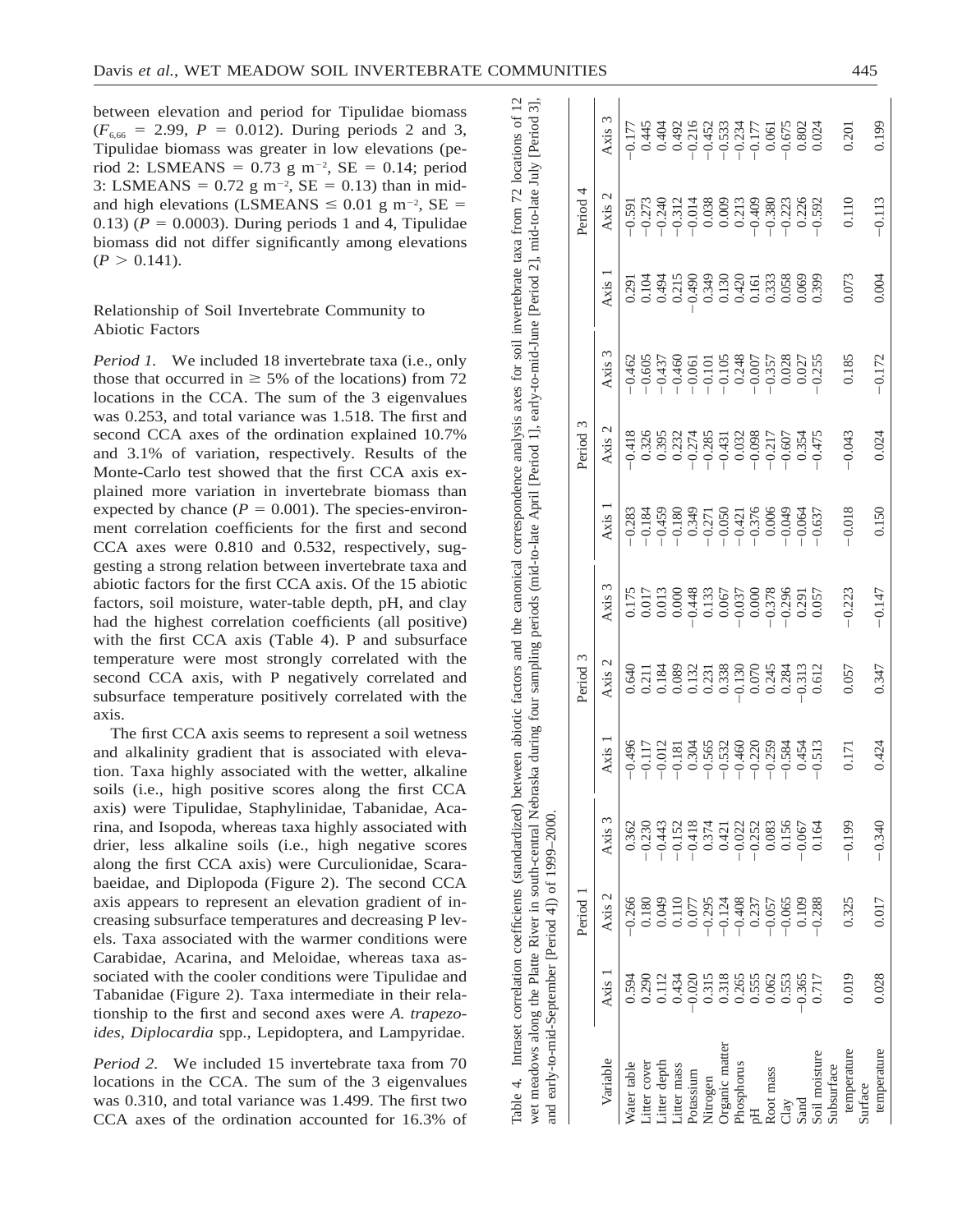

Figure 2. Biplot of first and second CCA axes for soil invertebrate taxa in wet meadows along the central Platte River during mid-to-late April (A), early to mid-June (B), mid-to-late July (C), and early-to-mid-September (D), 1999–2000. Axes are scaled by standard deviates. Invertebrate taxa shown are Curculionidae (CURCUL), Diptera (DIPT), Scarabaeidae (SCARAB), *Diplocardia* spp. (DIPLC), Lampyridae (LAMPY), Formicidae (FORM), Lepidoptera (LEPIDO), Meloidae (MELOL), *Aporrectodea trapezoides* (APTR), Carabidae (CARAB), Acarina (ACARA), Staphylinidae (STAPHY), Elateridae (ELAT), Isopoda (ISOPOD), Diplopoda (DIPLOP), Aranaeida (ARANA), Tabanidae (TABAN), and Tipulidae (TIPUL). The abiotic factors are sand, root mass (ROOTM), potassium (K), subsurface temperature (BTEMP), litter cover (LITCV), litter mass (LTMS), pH, nitrogen (N), phosphorus (P), water-table depth (WTD), soil moisture (SMOIST), clay, organic matter (OM), litter depth (LITDP), and surface temperature (STEMP).

the variation in invertebrate biomass, with the first and second CCA axes explaining 8.7% and 7.6% of the variation, respectively. According to the Monte-Carlo test, the first CCA axis explained more variation in the invertebrate biomass than expected by chance  $(P =$ 0.007). The species-environment correlation coefficients for the first and second CCA axes were 0.730 and 0.688, respectively. Abiotic factors most correlated (all negatively) with the first CCA axis were clay, N, organic matter, soil moisture, and water-table depth, while abiotic factors most correlated with the second CCA axis were water-table depth and soil moisture (both positively) (Table 4).

The first CCA axis seems to represent a gradient of increasing soil dryness and sand and decreasing soil

fertility (Figure 3). Taxa with the highest positive scores along the first CCA axis were Diplopoda, *Diplocardia* spp., Curculionidae, and Carabidae, whereas taxa with the highest negative scores along the first CCA axis were Tipulidae, Araneida, and Isopoda. For the second CCA axis, the gradient is characterized by increasing soil wetness. Tipulidae were most associated with the wetter conditions, whereas Curculionidae were strongly related and Scarabaeidae were moderately related to the drier conditions (Figure 3).

*Period 3.* We included 14 invertebrate taxa from 70 locations for the CCA analysis. The sum of the 3 eigenvalues was 0.368, and total variance was 1.954. The first three CCA axes explained 18.8% of the total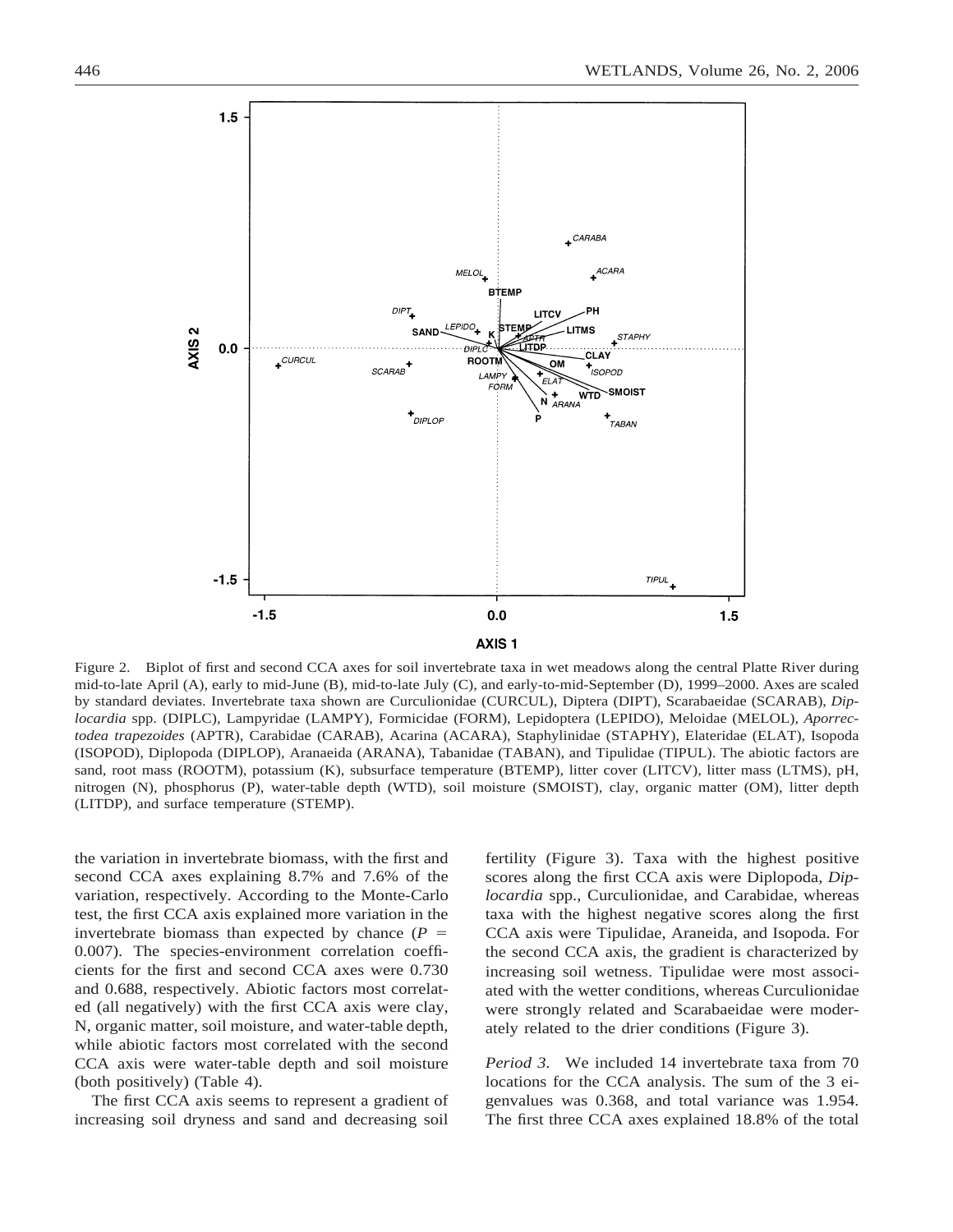

Figure 2. Continued.

variation in invertebrate biomass, with the first and second CCA axes explaining 8.4% and 5.9% of the variation. The Monte-Carlo test showed that the first axis explained significantly more variation in the biomass than expected by chance  $(P = 0.022)$ . The species-environment correlation coefficients for the first and second CCA axes were 0.772 and 0.674, respectively. Soil moisture and litter depth were most correlated (both negatively) with the first CCA axis, and clay and soil moisture were most correlated (both negatively) with the second CCA axis (Table 4).

The first CCA axis seems to describe a gradient of wetter, more alkaline sites with greater amounts of litter and P to drier, less alkaline sites with lesser amounts of litter and P. Scarabaeidae, Diplopoda, *Diplocardia* spp., Formicidae, and Lepidoptera were highly associated with the drier, less alkaline sites, and Isopoda, Staphylinidae, and Tipulidae were highly associated with the wetter, more alkaline sites (Figure 4). The second CCA axis also suggests a gradient of decreasing wetness but also decreasing clay and organic matter. Diplopoda and Lepidoptera had the highest positive scores associated with the second CCA

axis, whereas Tipulidae, Carabidae, and Acarina had the highest negative scores associated with the second CCA axis (Figure 4).

*Period 4.* We included 16 invertebrate taxa from 72 locations for the CCA analysis. The sum of the 3 eigenvalues was 0.371, and total variance was 1.846. The three CCA axes of the ordination explained 20.1% of the total invertebrate biomass variation. The first and second CCA axes accounted for 8.2% and 7.6% of the explained variation. Results from the Monte-Carlo test showed that the first CCA axis explained more variation in the invertebrate biomass than expected by chance  $(P = 0.009)$ . The species-environment correlation coefficients for the first and second CCA axes were 0.751 and 0.777, respectively. Litter depth, K, P, and soil moisture were the most correlated variables with the first CCA axis; litter depth, P, and soil moisture were positively correlated and K was negatively correlated (Table 4). The abiotic factors most correlated (all negative) with the second CCA axis were soil moisture, water-table depth, and pH.

The first CCA axis describes a vegetation biomass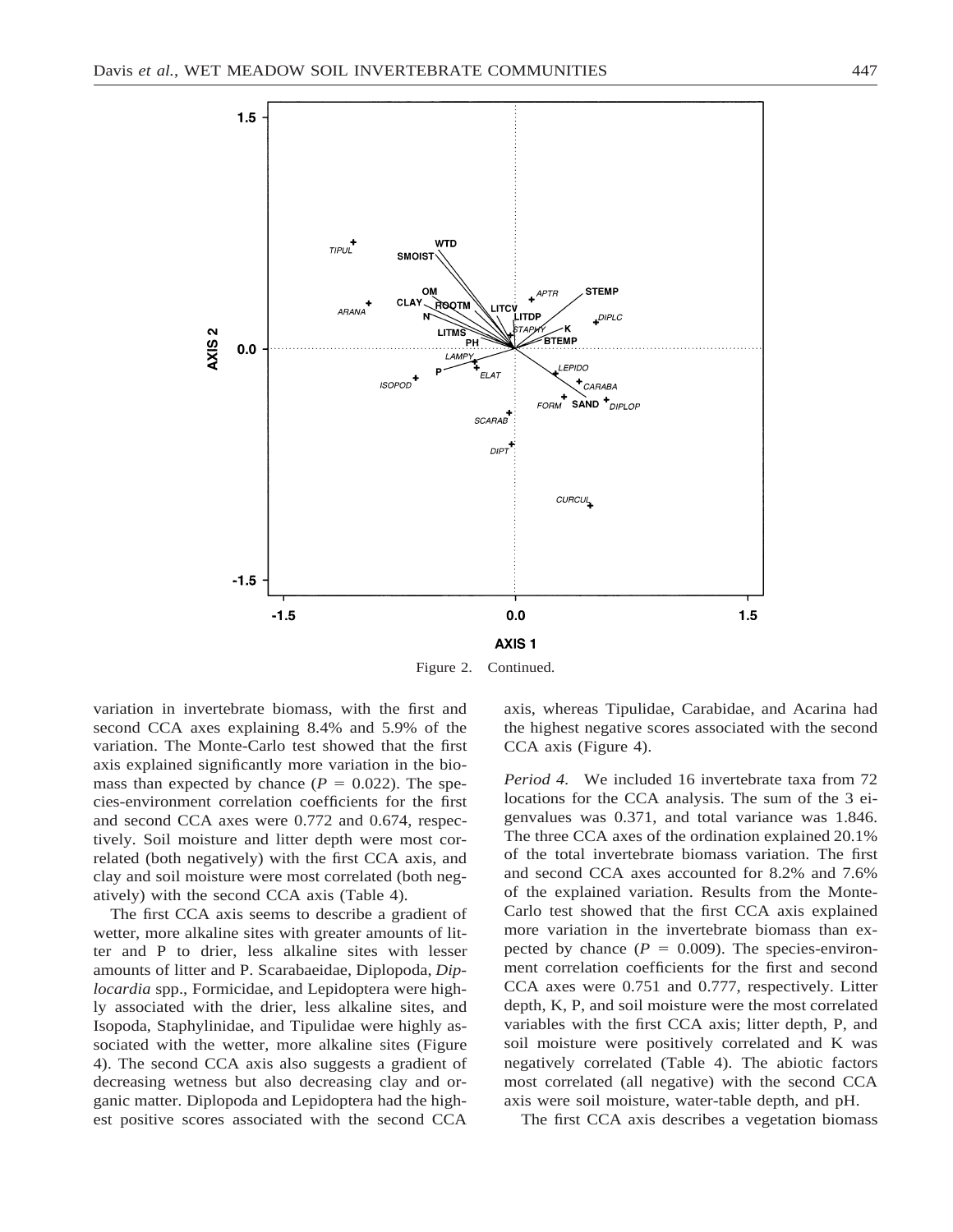

gradient from sites with small amounts of litter, roots, and nutrients (P and N) to sites with large amounts of litter, roots, and nutrients. Araneida and Isopoda had the highest positive scores along the first CCA axis, and Lepidoptera and *Diplocarda* spp. had the highest negative scores (Figure 5). The second CCA axis suggests a gradient of wetter, high alkaline soils with large vegetation biomass (litter and roots) to drier, lower alkaline soils with small vegetation biomass. Lepidoptera had the highest positive score along the second CCA axis, whereas Tipulidae, *Diplocardia* spp., Elateridae, and Araneida had the highest negative scores (Figure 5).

#### DISCUSSION

#### Soil Invertebrate Community

Soil invertebrate communities in grasslands are quite diverse, encompassing microfauna (protozoa), mesofauna (nematodes, enchytraeids, and microarthropods), and macrofauna (macroarthropods and earthworms) (Stanton 1988, Curry 1994, Ransom et al.

1998). Although we only collected macrofauna, the soil invertebrate community in wet meadows along the Platte River appears to be diverse. The richness of the soil invertebrate community in these meadows is related to the unique environmental conditions created by the interaction of the ridge-swale complexes and hydrology. For example, ridge tops are characterized by drier conditions with low organic matter, high amounts of sand, and low root biomass, while swales are characterized by wetter conditions with high organic matter, clay, and root biomass. Consequently, these ridge-swale complexes create a high degree of spatial variability in abiotic factors that result in a diverse array of microhabitats for a variety of soil invertebrates.

Earthworms typically constitute the majority of the biomass in soil invertebrate communities in tallgrass prairie ecosystems (Seastedt et al. 1987, Ransom et al. 1998). In riparian grasslands in Nebraska, earthworms constituted 70–80% of the total soil invertebrate biomass (Nagel and Harding 1987, Davis and Vohs 1993). In our study, earthworm biomass accounted for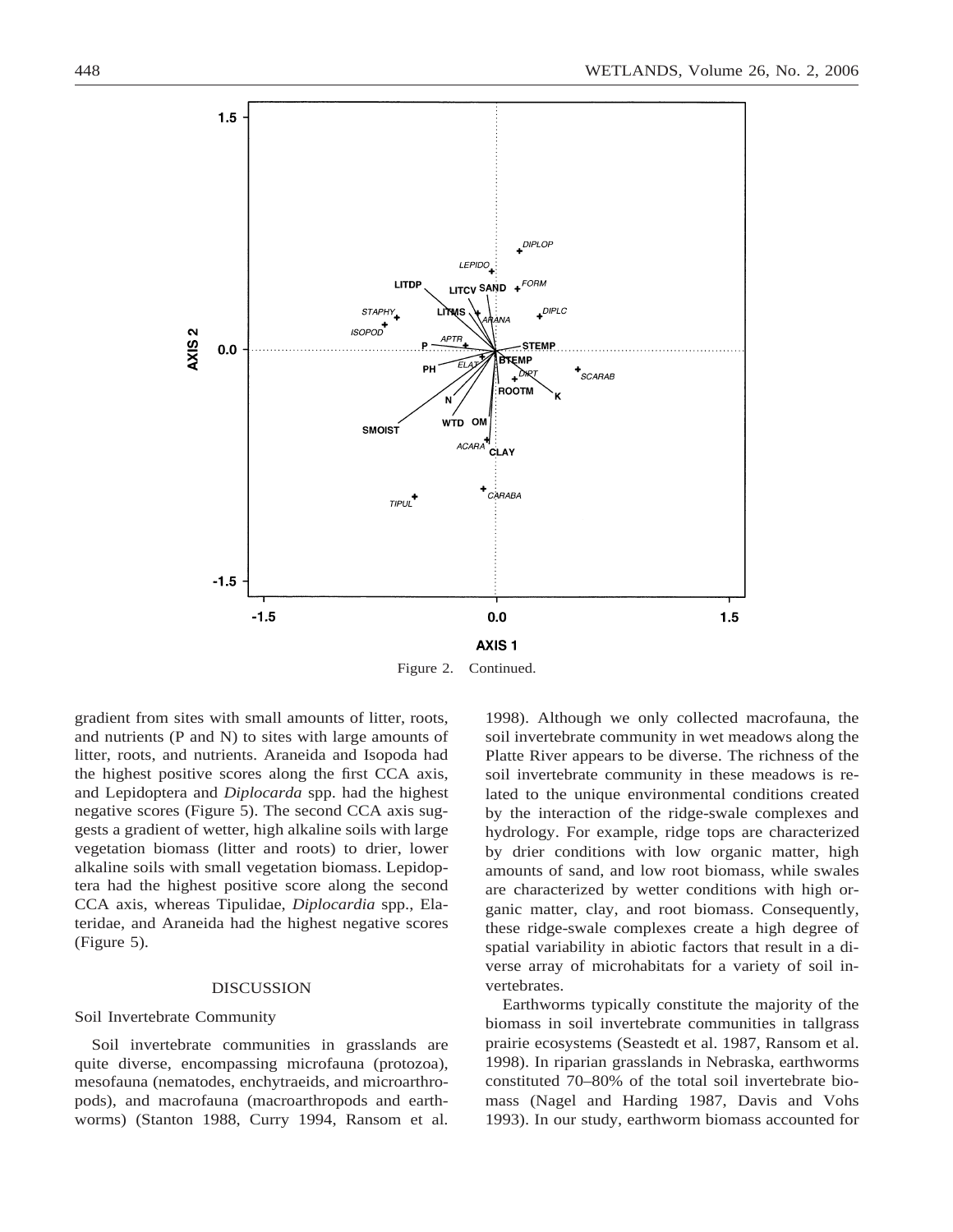

Figure 2. Continued.

64% of the total soil invertebrate biomass. Earthworm biomass in wet meadows was considerably greater  $(12.4 \text{ g m}^{-2} \text{ in our study and } 13.1 \text{ g m}^{-2} \text{ in Nagel and }$ Harding 1987) than in a tallgrass prairie in Kansas  $(0.2-0.8 \text{ g m}^{-2}$  [Callaham et al. 2003] and 6.0 g m<sup>-2</sup> [Seastedt et al. 1987]). Greater earthworm biomass in subirrigated wet meadows may be related to favorable moisture conditions. Peterson (1982) noted that earthworms achieve high standing crop in mesic grasslands, especially those with high soil organic matter. Interestingly, a major component of the earthworm fauna is an introduced European species, *A. trapezoides*. *Aporrectodea trapezoides* accounted for 91% of the earthworm biomass, while native earthworm taxa, *Diplocardia* spp., accounted for 9% of the biomass. Hendrix and Bohlen (2002) raised serious concerns about the impacts of exotic earthworms on North American ecosystems. Currently, little is known about the impact of *A. trapezoides* on *Diplocardia* spp. and other native soil fauna nor its impact on soil processes and plant communities in wet meadows.

The dominant macroarthropod taxon in wet meadows was Scarabaeidae, which accounted for 60% of the total macroarthropod biomass. Similarly, Davis and Vohs (1993) reported that Scarabaeidae accounted for 73% of the macroarthropod biomass in riparian grasslands in Nebraska. In a tallgrass prairie in Kansas, Scarabaeidae accounted for nearly 79% of the macroarthropod biomass on annually burned sites but accounted for only 48% of the biomass on unburned sites (Seastedt 1984). Seastedt (1984) attributed the greater proportion of Scarabaeidae, which feed on roots during the larval stage, to an increase in belowground plant production in response to burning. In our study, the large abundance of Scarabaeidae may be related to increased belowground production due to periodic burning (every 3–4 years) of the meadows, as well as the more optimal moisture conditions created by high ground-water levels in the meadows during portions of the growing season.

#### Annual and Seasonal Variation

River flow and precipitation patterns differed dramatically between the two years of our study. In 1999, river flows and precipitation were above normal,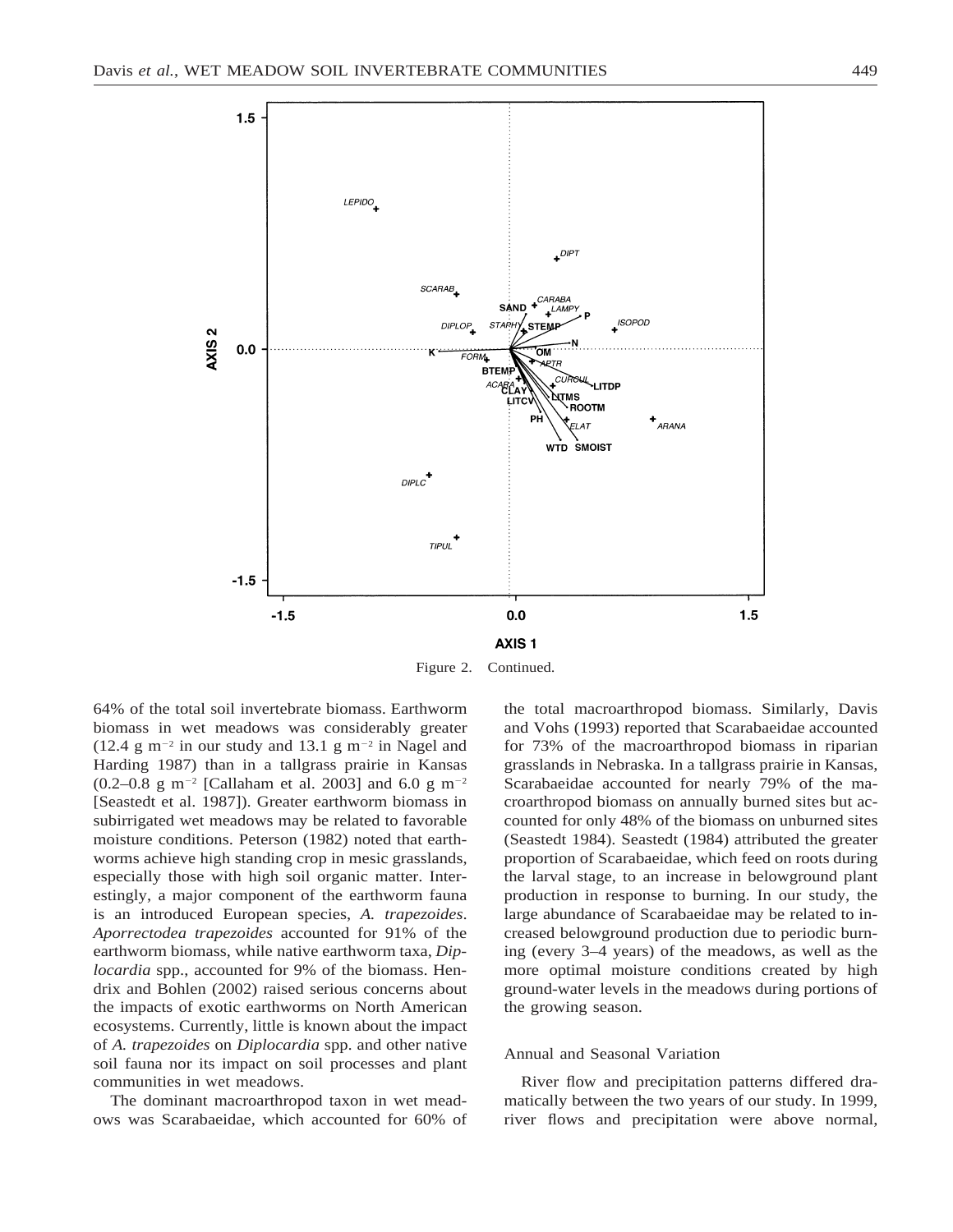whereas river flows and precipitation in 2000 were below normal. The response to drought in our study was highly variable among soil invertebrate taxa. For example, *A. trapezoides*, *Diplocardia* spp., and Scarabaeidae showed reductions in biomass of 47%, 80%, and 35%, respectively, from 1999 to 2000, while Isopoda biomass increased by 202%. Similarly, Todd (1996) reported that herbivorous nematodes showed reductions in biomass of 55–67% during drought periods, while microbivorous nematodes showed reductions of 8–38%.

Drought conditions likely affected the two earthworm taxa and Scarabaeidae differently. The reduction in earthworm biomass may have been caused by them retreating deeper into the soil profile (beyond the 20 cm collection depth) where moisture conditions were more favorable (Gerard 1967, Curry 1998). However, earthworm survival and fecundity, which are strongly influenced by soil moisture, may have also been affected by the drought (Edwards and Lofty 1977, Curry 1998). In particular, *Diplocardia* spp. may have experienced greater mortality than *A. trapezoides* because they typically inhabit the dense root zone of the upper 10 cm of the soil and generally do not retreat to great depths  $(>30 \text{ cm})$  during drought (James 1982). In contrast, Scarabaeidae appear to tolerate low soil moisture levels (10–20%) without a significant reduction in their activity and growth (Davidson and Roberts 1968). Davis (1991) reported that the greatest biomass for Scarabaeidae in riparian grasslands in Nebraska occurred at soil moistures of 5–10%. However, Scarabaeidae biomass appears to be influenced by root biomass and nitrogen concentrations of roots (Seastedt et al. 1986). Seasonal droughts can significantly reduce root production (Hayes and Seastedt 1987). Root mass in the wet meadows of our study decreased by nearly 40% from 1999 to 2000. Therefore, the reduction in Scarabaeidae biomass may be more related to decreasing belowground plant production than directly to unfavorable soil moistures. The increase in Isopoda biomass during the drought is difficult to explain since they are generally highly susceptible to water-loss and are restricted to moist environments. However, Warburg (1987) noted that there are some species of Isopoda that ''prefer'' drier microhabitats. In fact, *Aramadillidium vulgare* [Latr.], a common isopod species in wet meadows, appears to be rather drought-resistant, with large numbers commonly observed during dry conditions (W. W. Hoback, University of Nebraska at Kearney, personal communication).

Abiotic factors in wet meadows changed throughout the growing season. During our study, soil moisture and water-table depth decreased by 33% and 72%, respectively, from mid-April to early September, and soil temperature increased by nearly 100% from mid-

April to early September. Most of the soil arthropods appeared to be unaffected by seasonal changes in abiotic factors, except earthworms. *Diplocardia* spp. declined by as much of 70% from mid-April to early September, and *A. trapezoides* declined by nearly 80%. The decrease in soil moistures throughout the growing season likely played a major role in the decrease in earthworm biomass from mid-April to early September.

The apparent lack of seasonal differences in biomass for many of the soil arthropods may be due to identifying taxa at a coarse taxonomic level (i.e., order or family level). Life cycles and timing of adult emergences often vary among species within an arthropod family. Although the univoltine life cycle is common in many families (e.g., Carabidae, Staphylinidae, and Scarabaeidae), the length of the larval stage is highly variable and can range from 1 to 5 years (Ratcliffe 1991, Curry 1994). For example, life cycles in Elateridae may be 1, 2 or 3 years in length, while carabid species can range from an annual life cycle that includes 2–3 generations/year to having a single 4-year life cycle (Curry 1994). Such variability within families may have masked any seasonal, species-specific changes in biomass.

#### Influence of Topography

Several soil invertebrate taxa appeared to be affected by the topographic gradient created by the ridgeswale complexes. We found that biomasses of Scarabaeidae, Diplopoda, and Lepidoptera were greatest in high elevations, whereas biomasses of Tipulidae and Isopoda were greatest in the low elevations. In the case of earthworms, the effect of topographic gradient on their biomass was quite variable depending on the year and period; however, they generally had greater biomasses in the high and mid-elevations. Wet meadows along the Platte River show a strong topographic gradient from low elevation swales to high elevation ridges, which is often a change in relative elevation of  $\sim$ 200 cm (Henszey et al. 2004). Because of the close proximity of the wet meadows to the river, soil invertebrate communities are likely influenced by fluctuating ground-water levels created by changing river stages throughout the year. Studies of soil arthropods and earthworms in a tallgrass prairie of Kansas have shown a stratification of these taxa along a topographic gradient (Risser et al. 1981, James 1982, Seastedt 1984, Ransom et al. 1998).

Soil moisture conditions, in particular, appear to play a major role in influencing the topographic distributions and abundances of soil invertebrates in the wet meadows. Mean soil moisture levels for high and mid elevations ranged from 22 to 33%, while the mean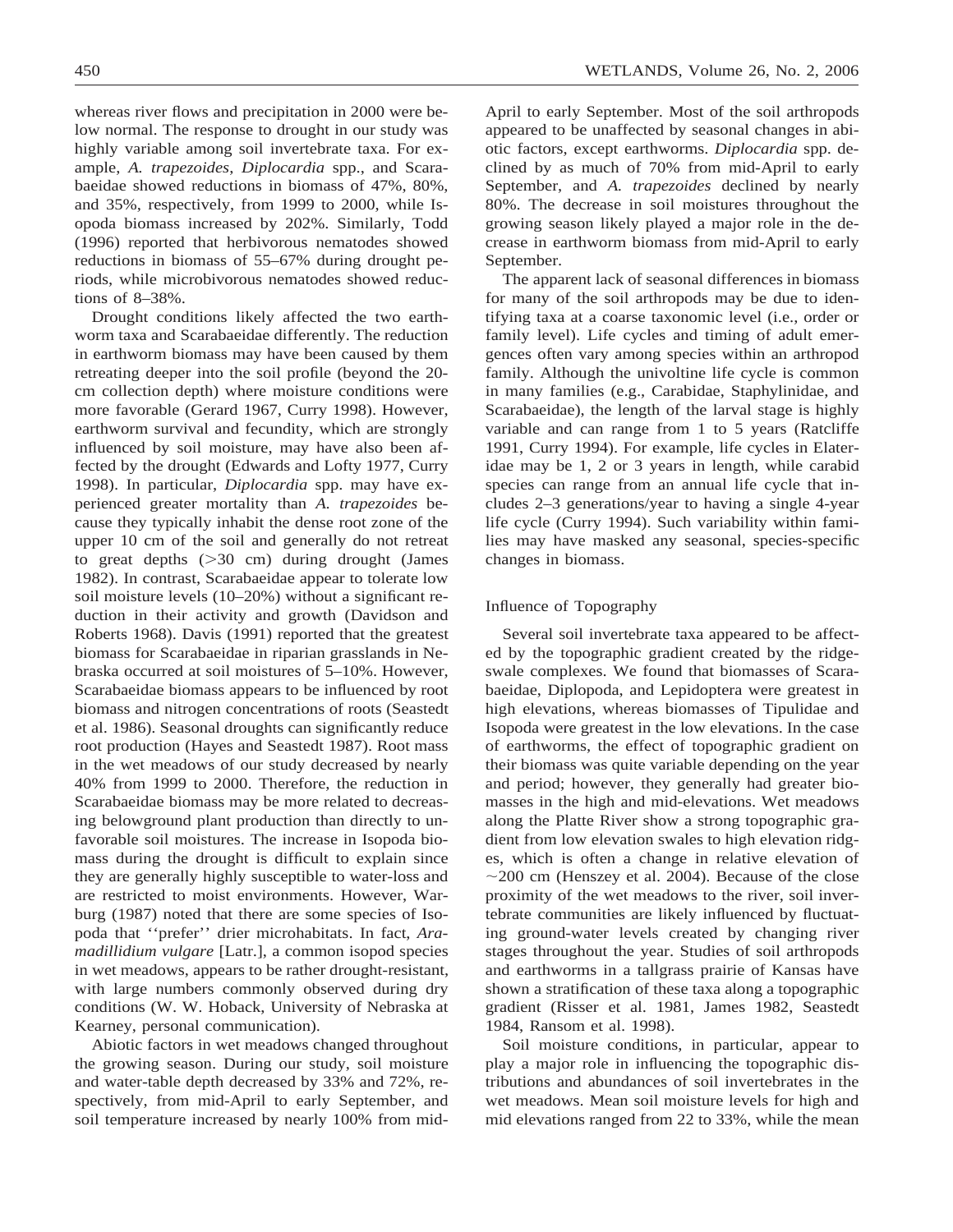soil moisture level for low elevations was 47% (C. A. Davis and J. E. Austin, unpublished data). Taxa inhabiting the high elevation sites probably are not as tolerant of greater soil moistures as those taxa inhabiting the low elevation sites. For example, Davis and Vohs (1993) suggested that Scarabaeidae distributions in riparian grasslands along the Platte River were restricted by high soil moistures and that the optimal soil moisture for Scarabaeidae was  $\langle 20\% \rangle$ . Similarly, earthworm distributions in wet meadows appeared to be limited by high soil moisture levels (at least during certain times of the year); however, unlike Scarabaeidae, they are likely much more tolerant of a wider range of soil moisture levels (Lee 1985). In contrast, Tipulidae and Isopoda, which prefer wet soil conditions (Paris 1963, McCracken et al. 1995), appeared to be restricted by low soil moisture levels in the meadows.

Overall, CCA results indicated that the most important abiotic factors influencing soil invertebrate biomass were soil moisture, water-table depth, litter, soil nutrients (organic matter, N, P, and K), and soil texture (clay and sand). However, the variation explained by the CCA axes was low  $(<20\%)$ . This could partly be attributed to other explanatory variables (e.g., land use practices, food quality and quantity, biological interactions, and scale-specific factors) that were not considered in our analysis. A closer examination of abiotic factors suggests water-table depth and soil moisture as the driving forces for most of the soil invertebrate taxa inhabiting wet meadows. These two factors directly influence soil invertebrate distributions by creating favorable moisture conditions and indirectly through their effect on ecosystem processes (e.g., belowground productivity, decomposition, and nutrient cycling) and its interaction with soil properties (Blair et al. 1998, Ransom et al. 1998, Rice et al. 1998). In wet meadows, the influence of these two factors on soil invertebrates likely is more pronounced than other grasslands because of the topographic variability and hydrologic link of the meadows to river stage that result in a wide gradient of soil moistures ranging from saturated soils in the sloughs to drier soils on the ridge tops.

Some of the soil invertebrate taxa seemed to be associated with similar abiotic conditions across periods, while other taxa were highly variable in their associations. Taxa that appeared to remain unchanged in their response to changes in abiotic conditions throughout the season included Tipulidae, Scarabaeidae, and Curculionidae. Tipulidae were always associated with wetter locations with more litter or organic matter and higher alkalinity (i.e., low elevation sloughs), while Curculionidae and Scarabaeidae were always associated with drier, often sandier soils with

less organic matter and soil fertility (i.e., high elevation ridges). In contrast, Carabidae and Lepidoptera were quite variable in their associations. Carabidae appeared to be associated with drier, sandy sites during periods 2 and 4 and wetter, clayey sites during period 3. Lepidoptera appeared to have a minimal response to abiotic factors during period 1, but in periods 2–4, Lepidoptera appeared to be associated with drier, sandy sites. For some of the taxa, the seasonal change in their association with abiotic factors may be due to the coarse taxonomic resolution used in this study. Because the life-history strategies and habitat selection patterns of genera and species within orders and families may differ considerably, a finer resolution to the species level may have allowed for a clearer interpretation of the patterns we observed.

#### Conservation Implications

Wet meadows along the Platte River provide important feeding and nesting habitat to a myriad of migratory and non-migratory birds in the Central Flyway. In particular, these wet meadows are critically important to staging sandhill cranes (*Grus canadensis*, L.) during the spring (Krapu et al. 1984, Davis 2003). Sandhill cranes rely on these wet meadows to forage for important invertebrate foods (e.g., earthworms, Scarabaeidae, and snails), which contain proteins and calcium that cannot be obtained elsewhere in the Platte River valley (Reinecke and Krapu 1986). Only about 25% of original native wet meadows remain along the Platte River, and many of these are highly degraded and fragmented (Sidle et al. 1989). Moreover, most of these remaining wet meadows have altered hydrologic regimes due to the reduction in annual flows in the Platte River for hydroelectric and agricultural purposes (Hurr 1983, Wesche et al. 1994). The biotic communities associated with wet meadows, as well as the ecological processes that maintain the meadows, are threatened or at risk from these altered hydrologic regimes (Jelinski and Currier 1996, Whiles et al. 1999, Henszey et al. 2004). In our study, we found that these remaining wet meadows contain diverse soil invertebrate communities that are influenced by soil moisture levels. Because moisture levels are considered to be the driving factor for most wetland and riparian ecosystems (Hall and Harcombe 1998, Henszey et al. 2004), soil invertebrate communities in the wet meadows are particularly vulnerable to altered hydrologic regimes. Although the long-term impacts of changes in hydrologic patterns on wet meadow soil invertebrates are largely unknown, shifts in soil invertebrate distribution patterns along the topographic gradient (i.e., distributional patterns shifting downward to more favorable moisture regimes) and possibly complete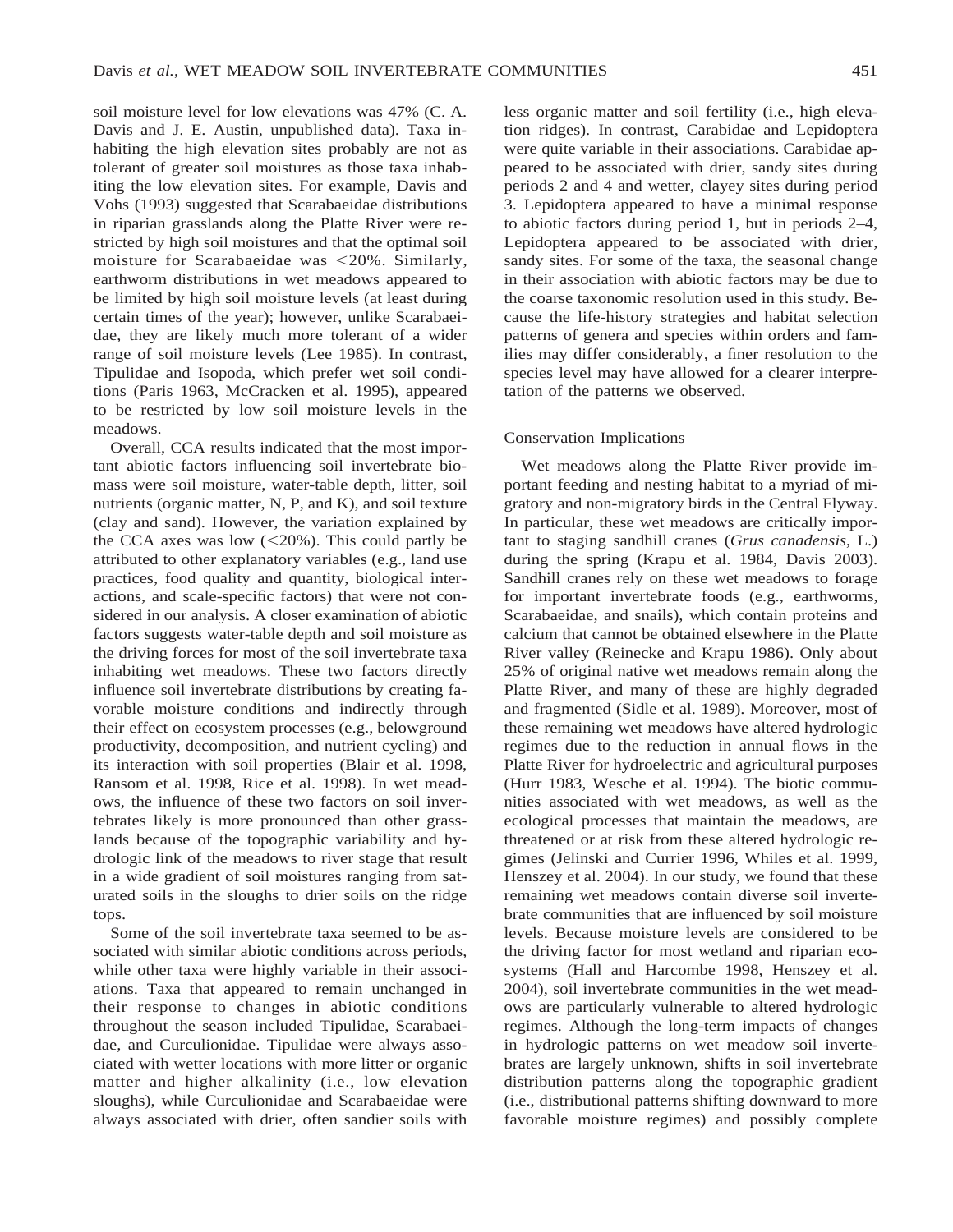elimination of more moisture-tolerant taxa could be expected. Conservationists should be concerned about the potential long-term impacts of changes in the composition and distribution patterns of the wet meadow soil invertebrate community on the ecological processes important for maintaining the biological integrity of these systems.

The hydrology of Platte River wet meadows is a complex interaction between surface- and ground-water levels and river stage, evapotranspiration, and precipitation (Hurr 1983, Wesche et al. 1994). However, management of river flows may be a feasible option for maintaining and enhancing the biotic communities in wet meadows. Henszey et al. (2004) suggested that ground-water levels in wet meadows could potentially be managed through appropriate in-stream releases from storage reservoirs on tributaries of the Platte River. Currently, flow requirements for maintaining wet meadows are not well-defined or known, but river-flow management should focus on regaining as much as possible of the former hydrograph through properly timed high quantity flows that provide a proper hydrologic regime for wet meadows (National Research Council 2004). Future research efforts need to focus on models linking the flows and ground-water levels to the biotic communities of the wet meadows.

A critical component of habitat management in the Platte River Ecosystem is restoration of wet meadows. Specifically, the conversion of low-lying, marginal agricultural land should be a high priority. During the last 20 years, several wet meadow restoration techniques have been employed with limited success because information about the relationships between the physical environment and biotic communities was lacking (Pfeiffer 1999). Henszey et al. (2004) found that ground-water levels played a major role in influencing the distribution and abundance of plant communities in wet meadows. Similarly, our results indicated that ground-water levels likely play a major role in the distribution and abundance of soil invertebrate communities. Although it is difficult to replicate the ecological processes and functions of native wet meadows completely, future restorations must be designed to include the natural topography (i.e., ridge-swale complexes) and hydrology. Because most agricultural lands along the Platte River have been leveled (i.e., ridge-swale complexes have been removed), the success of these restorations will hinge on whether the natural hydrology, a key factor in wet meadow development, as well as natural topography can be restored.

Results from our study may prove helpful in the development of bioindicators for assessing wet meadow restorations. The usefulness of bioindicators depends on the strength of the relationship between abiotic factors and the community (van Straalen 1997).

Therefore, the development of soil invertebrate bioindicators for wet meadow restorations must include invertebrate taxa that thrive across a wide range of environmental conditions and microhabitats. For example, Tipulidae could be used as an indicator of slough habitat quality, while Scarabaeidae could be used as an indicator of ridge habitat quality. Although we recommend using soil invertebrates as bioindicators for wet meadow restorations, we also recognize limitations. First, depending on the taxa, poor taxonomic resolution may hamper use of certain soil invertebrates as bioindicators. Considerably more research needs to be conducted to refine connections between many of these invertebrates, especially at the genus or species level, and abiotic factors. Second, invertebrate colonization rates can be influenced by the age of restorations (Jansen 1997), so any use of soil invertebrates as bioindicators must also consider the age of the restoration. Finally, other factors such as previous landuse practices of agricultural lands prior to restoration (e.g., spraying of pesticides, and intensive tilling), surrounding land-use practices, and poor establishment of diverse plant communities in the restorations may affect establishment and structure of soil invertebrate communities.

#### ACKNOWLEDGMENTS

We thank Scott Demers, Brook Herman, Rhett Johnson, Margaret Kearns, Jaime Kirby, Chris Mettenbrink, Rebecca Presgraves, and Stanley Proboszcz for assistance with both field sampling and laboratory analyses. We also thank the Platte River office of The Nature Conservancy, National Audubon's Lillian Annette Rowe Sanctuary, and Platte River Whooping Crane Trust for allowing access to their lands. Wesley Newton provided invaluable assistance with experimental design and statistical analyses. Michael Palmer assisted with interpretation of CCA. Matt Whiles, Wyatt Hoback, Terry Shaffer, Diane Larson, and two anonymous reviewers provided helpful comments on earlier drafts of the manuscript. Research was supported by U.S. Geologic Survey, Department of Interior, under USGS Agreement No. 98CRAG1010. This work is dedicated to the memory of Paul Currier, a passionate advocate for the Platte River for over 20 years, who sadly passed away in 2003.

#### LITERATURE CITED

- Blair, J. M., T. R. Seastedt, C. W. Rice, and R. A. Ramundo. 1998. Terrestrial nutrient cycling in tallgrass prairie. p. 222–243. *In* A. K. Knapp, J. M. Briggs, D. C. Hartnett, and S. L. Collins (eds.) Grassland Dynamics: Long-term Ecological Research in Tallgrass Prairie. Oxford University Press, Inc., New York, NY, USA.
- Blair, J. M., T. C. Todd, and M. A. Callaham, Jr. 2000. Responses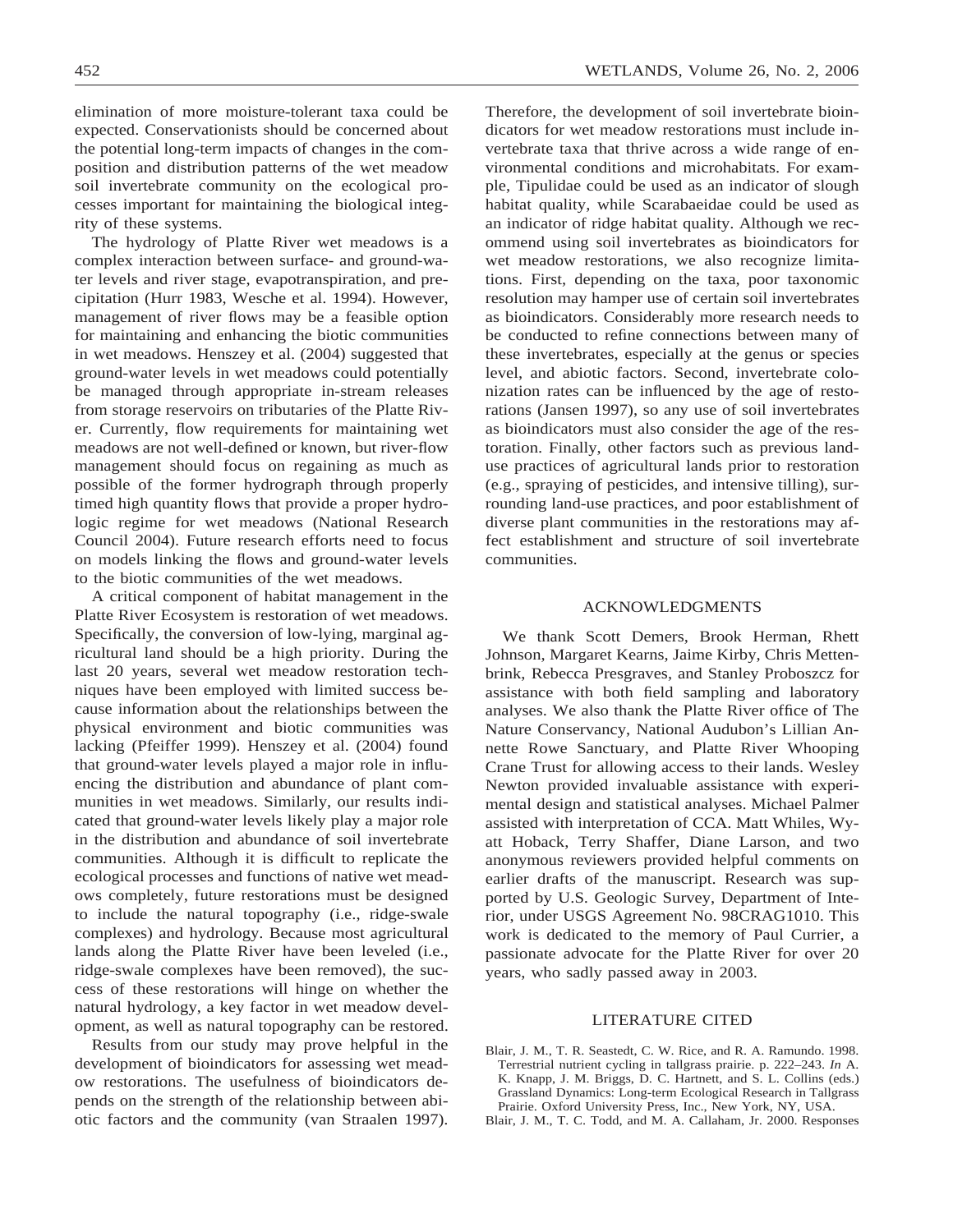of grassland soil invertebrates to natural and anthropogenic disturbances. p. 43–71. *In* D. C. Coleman and P. F. Hendrix (eds.) Invertebrates as Webmasters in Ecosystems. CABI Publishing, New York, NY, USA.

- Brown, V. K. and A. C. Gange. 1990. Insect herbivory below ground. Advances in Ecological Research 20:1–58.
- Callaham, Jr., M. A., J. M. Blair, T. C. Todd, D. J. Kitchen, and M. R. Whiles. 2003. Macroinvertebrates in North American tallgrass prairie soils: effects of fire, mowing, and fertilization on density and biomass. Soil Biology & Biochemistry 35:1079–1093.
- Cooperative Agreement. 1997. Cooperative agreement for Platte River research and other efforts relating to endangered species habitats along the central Platte River, Nebraska. Signed July 1, 1997 by the Secretary of Interior and Governors of Nebraska, Wyoming, and Colorado.
- Currier, P. J. 1997. Woody vegetation expansion and continuing declines in open channel habitat on the Platte River in Nebraska. Proceedings of the North American Crane Workshop 7:141–152.
- Currier, P. J. and J. W. Ziewitz. 1986. Applications of a sandhill crane model to the management of habitat along the Platte River. p. 315–325. *In* J. C. Lewis (ed.) Proceedings of 1985 Crane Workshop. Platte River Whooping Crane Trust and U.S. Fish and Wildlife Service, Grand Island, NE, USA.
- Curry, J. P. 1994. Grassland Invertebrates: Ecology, Influence on Soil Fertility and Effects on Plant Growth. Chapman and Hall, New York, NY, USA.
- Curry, J. P. 1998. Factors affecting earthworm abundance in soils. p. 37–64. *In* C. A. Edwards (ed.) Earthworm Ecology. St. Lucie Press, New York, NY, USA.
- Davidson, R. L. and R. J. Roberts. 1968. Influence of plants, manure, and soil moisture on survival and live weight gain in two scarabaeid larvae. Entomologia Experimentalis et Applicata 11:305– 314.
- Davis, C. A. 1991. The ecology of macroinvertebrates inhabiting native grasslands and their role in the feeding ecology of sandhill cranes. M.S. Thesis. Iowa State University, Ames, IA, USA.
- Davis, C. A. 2003. Habitat use and migration patterns of sandhill cranes along the Platte River, 1998–2001. Great Plains Research 13:199–216.
- Davis, C. A. and P. A. Vohs. 1993. Availability of earthworms and scarab beetles to sandhill cranes in native grasslands along the Platte River. Prairie Naturalist 25:199–212.
- Edwards, C. A. and P. J. Bohlen. 1996. Biology and Ecology of Earthworms, third edition. Chapman and Hall, New York, NY, USA.
- Edwards, C. A. and J. R. Lofty. 1977. Biology of Earthworms. John Wiley and Sons, New York, NY, USA.
- Eschner, T., R. Hadley, and K. Crowley. 1981. Hydrologic and morphologic changes in the Platte River basin: a historical perspective. U.S. Geological Survey Open-file Report 81–1125.
- Fender, W. M. 1985. Earthworms of the western United States. Part I. Lumbricidae. Megadrilogica 4:93–129.
- Gerard, B. M. 1967. Factors affecting earthworms in pastures. Journal of Animal Ecology 36:235–252.
- Hall, R. B. W. and P. A. Harcombe. 1998. Flooding alters apparent position of floodplain samplings on a light gradient. Ecology 79: 847–855.
- Hayes, D. C. and T. R. Seastedt. 1987. Root dynamics of tallgrass prairie in wet and dry years. Canadian Journal of Botany 65:787– 791.
- Hendrix, P. F. and P. J. Bohlen. 2002. Exotic earthworm invasions in North America: ecological and policy implications. BioScience 52:801–811.
- Henszey, R. J. 1991. A simple, inexpensive device for measuring shallow groundwater levels. Journal of Soil and Water Conservation 46:304–306.
- Henszey, R. J., K. Pfeiffer, and J. R. Keough. 2004. Linking surface and ground water levels to riparian grassland species along the Platte River in central Nebraska. Wetlands 24:665–687.
- Hurr, R. T. 1983. Ground water hydrology of the Mormon Island Crane Meadows wildlife area near Grand Island, Hall County, Nebraska. U.S. Geological Survey Professional Paper 1277-H.
- James, S. W. 1982. Effects of fire and soil type on earthworm populations in a tallgrass prairie. Pedobiologia 24:37–40.
- Jansen, A. 1997. Terrestrial invertebrate community structure as an indicator of the success of a tropical rainforest restoration project. Restoration Ecology 5:115–124.
- Jelinski, D. E. and P. J. Currier. 1996. Ecological risk assessment case study: middle Platte River floodplain, Nebraska. Office of Research and Development, U.S. Environmental Protection Agency, Washington, DC, USA.
- Johnson, W. C. 1994. Woodland expansion in the Platte River, Nebraska: patterns and causes. Ecological Monographs 64:45–84.
- Krapu, G. L., D. E. Facey, E. K. Fritzell, and D. H. Johnson. 1984. Habitat use by migrant sandhill cranes in Nebraska. Journal of Wildlife Management 48:407–417.
- Lavelle, P. and A. V. Spain. 2001. Soil Ecology. Kluwer Academic Publishers, Boston, MA, USA.
- Lee, K. E. 1985. Earthworms: Their Ecology and Relationships with Soil and Land Use. Academic Press, Orlando, FL, USA.
- McCracken, D. I., G. N. Foster, and A. Kelly. 1995. Factors affecting the size of leatherjacket (Diptera: Tipulidae) populations in pastures in the west of Scotland. Applied Soil Ecology 2:203– 213.
- McCune, B. and J. B. Grace. 2002. Analysis of ecological communities. MjM Software Design, Gleneden Beach, OR, USA.
- McCune, B. and M. J. Mefford. 1999. PC-ORD. Multivariate analysis of ecological data, version 4. MjM Software Design, Gleneden Beach, OR, USA.
- Milliken, G. A. and D. E. Johnson. 1992. Analysis of Messy Data, Volume I: Designed Experiments. Chapman and Hall, New York, NY, USA.
- Nagel, H. G. and R. Harding. 1987. Effects of water table depth and soil factors on invertebrate populations. Prairie Naturalist 19:251– 258.
- National Climatic Data Center. 2000. Local climatological data: annual summary with comparative data, Grand Island, Nebraska. National Climatic Data Center, Asheville, NC, USA.
- National Research Council. 2004. Endangered and threatened species of the Platte River. National Academies Press, Washington, DC, USA.
- NWIS. 2003. NWISWeb data for the nation. http://waterdata. usgs.gov/nwis, U.S. Geological Survey, Washington, DC, USA. Retrieved on 26 May 2004.
- Paris, O. H. 1963. The ecology of *Armadillidium vulgare* (Isopoda: Oniscoidea) in California grassland: food, enemies, and weather. Ecological Monographs 33:1–22.
- Peterson, H. 1982. Structure and size of soil animal populations. Oikos 39:306–329.
- Pfeiffer, K. 1999. Evaluation of wet meadow restorations in the Platte River Valley. p. 202–206. *In* J. Springer (ed.) Proceedings of 16<sup>th</sup> North American Prairie Conference. University of Nebraska, Kearney, NE, USA.
- Ransom, M. D., C. W. Rice, T. C. Todd, and W. A. Wehmueller. 1998. Soils and soil biota. p. 48–66. *In* A. K. Knapp, J. M. Briggs, D. C. Hartnett, and S. L. Collins (eds.) Grassland Dynamics: Long-term Ecological Research in Tallgrass Prairie. Oxford University Press, Inc., New York, NY, USA.
- Ratcliffe, B. C. 1991. The scarab beetles of Nebraska. Bulletin of the University of Nebraska State Museum 12:1–333.
- Reinecke, K. J. and G. L. Krapu. 1986. Feeding ecology of sandhill cranes during spring migration in Nebraska. Journal of Wildlife Management 50:71–79.
- Rice, C. W., T. C. Todd, J. M. Blair, T. R. Seastedt, R. A. Ramundo, and G. W. T. Wilson. 1998. Belowground biology and processes. p. 244–264. *In* A. K. Knapp, J. M. Briggs, D. C. Hartnett, and S. L. Collins (eds.) Grassland Dynamics: Long-term Ecological Research in Tallgrass Prairie. Oxford University Press, Inc., New York, NY, USA.
- Risser, P. G., C. E. Birney, H. D. Blocker, S. W. May, W. J. Parton, and J. A. Weins. 1981. The True Prairie Ecosystem. US/IBP Synthesis Series 16. Hutchinson Ross Publishing, Stroudsburg, PA, USA.
- SAS Institute, Incorporated. 1999. SAS OnlineDoc®, version 8. SAS Institute Inc., Cary, NC, USA.